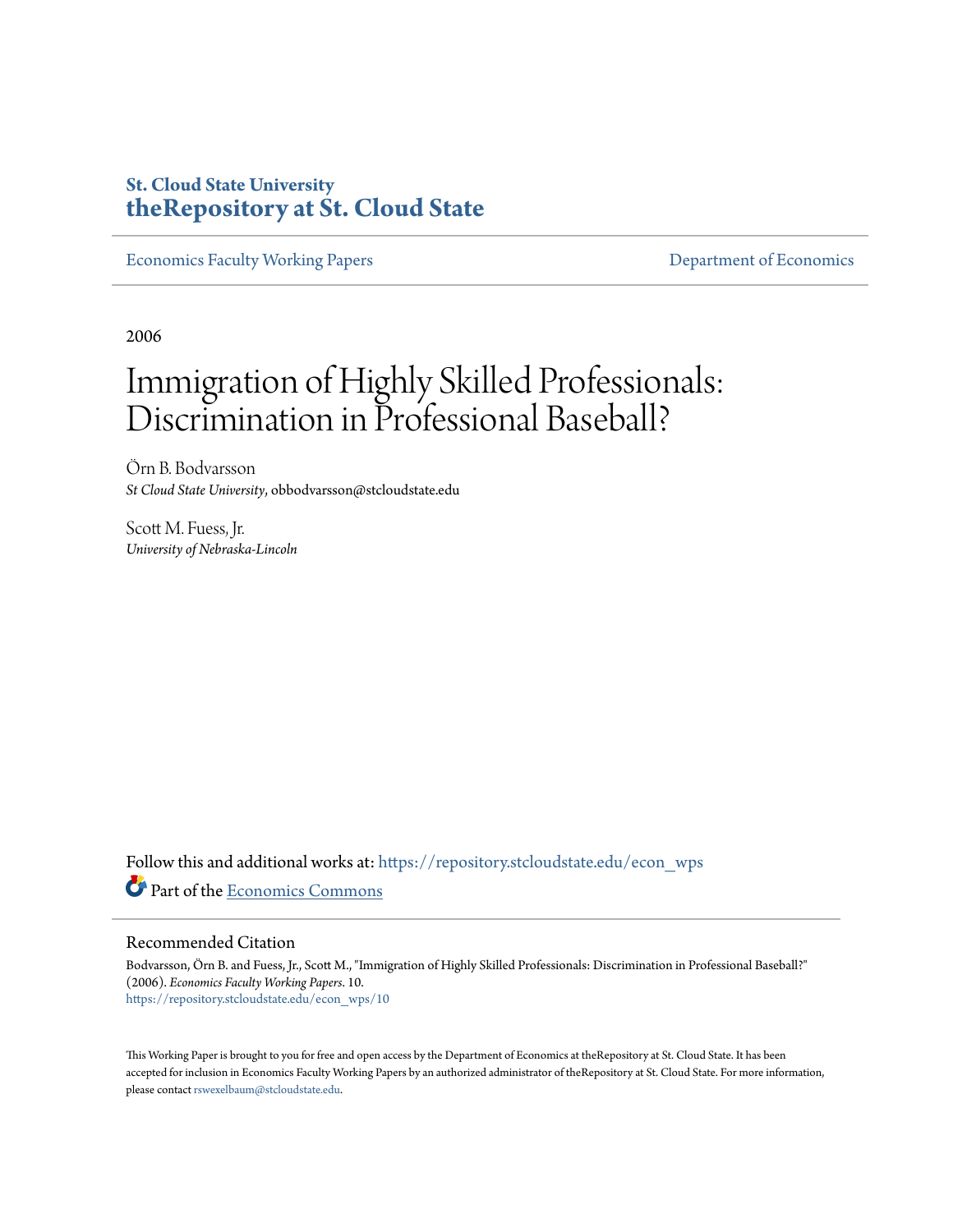# **IMMIGRATION OF HIGHLY SKILLED PROFESSIONALS: DISCRIMINATION IN PROFESSIONAL BASEBALL?**

**ÖRN B. BODVARSSON and SCOTT M. FUESS, Jr.\***

\*Örn B. Bodvarsson is Professor of Economics at St. Cloud State University. Scott M. Fuess, Jr. is Professor of Economics at the University of Nebraska and a Research Fellow of the Institute for the Study of Labor (IZA). We thank Leila Pratt for helpful comments. We also thank Bree Dority for assisting with data collection. Data and statistical results are available upon request. *Contact information:*

Bodvarsson: Department of Economics, St. Cloud State University, St. Cloud, MN 56301-4498; E-mail: obbodvarsson@stcloudstate.edu; Telephone: +1-320-308-2225; Fax: +1-320-308-2228.

Fuess: Department of Economics, University of Nebraska, Lincoln, NE 68588-0489; E-mail: sfuess1@unl.edu; Telephone: +1-402-472-6281 or +1-402-472-0336; Fax: +1-402- 472-9700.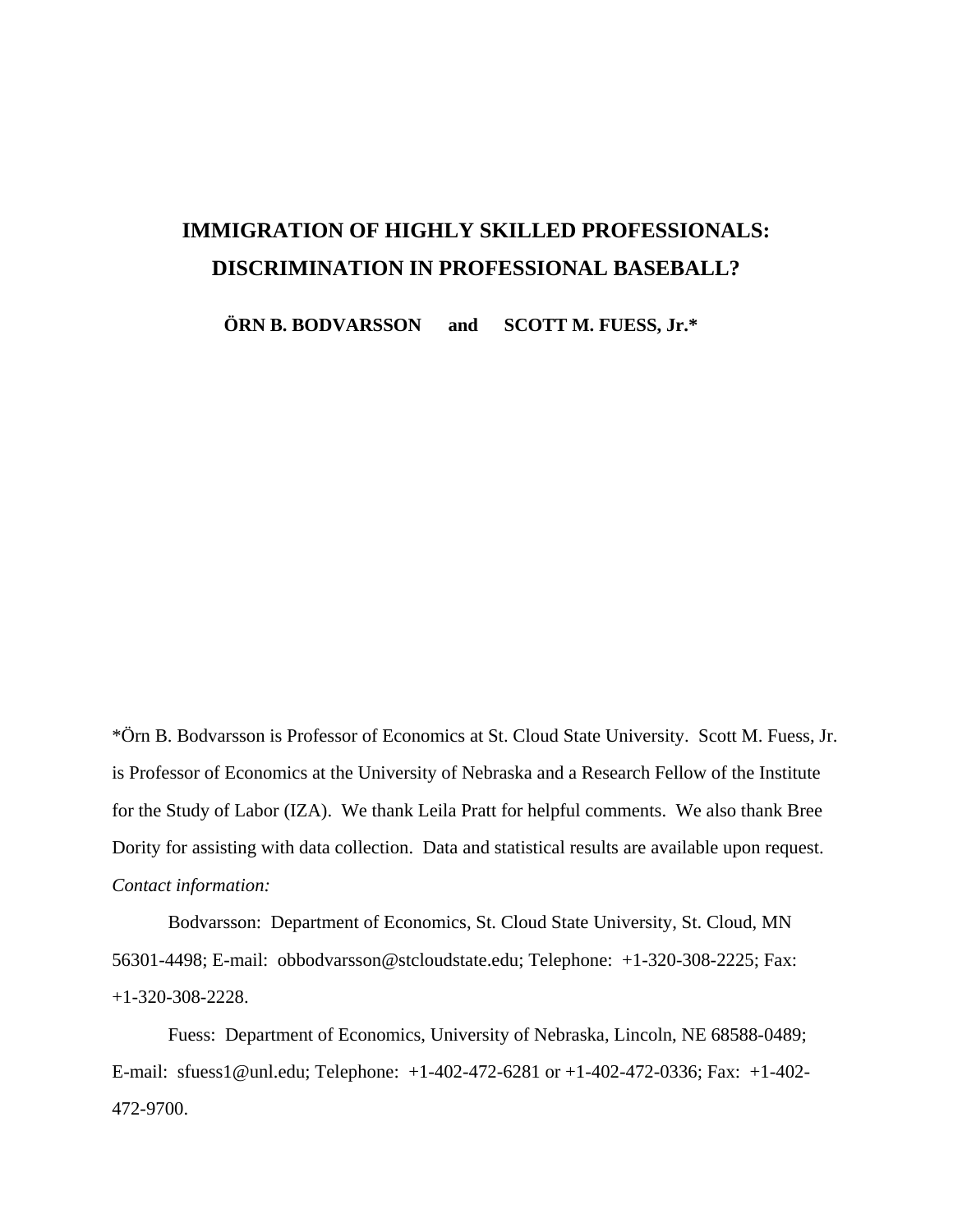# **IMMIGRATION OF HIGHLY SKILLED PROFESSIONALS: DISCRIMINATION IN PROFESSIONAL BASEBALL?**

### **Abstract**

Are highly skilled foreign professionals paid differently than their native-born counterparts? To address this question, this study focuses on a particular profession with substantial inflows of immigrants, in which human capital is readily transferrable: Major League Baseball (MLB). Racial discrimination in professional sports has received considerable attention, but it remains to be seen whether there has been differential treatment of foreign athletes. Focusing on a 1997-1998 sample of 557 MLB players, we find that foreign players are indeed treated differently than native-born players, favorably in some respects and unfavorably in others. Moreover, when controlling for birthplace, the extent of racial discrimination must be reconsidered.

*JEL Codes: J61* (Immigrant workers) *J71* (Discrimination) *J30* (Compensation)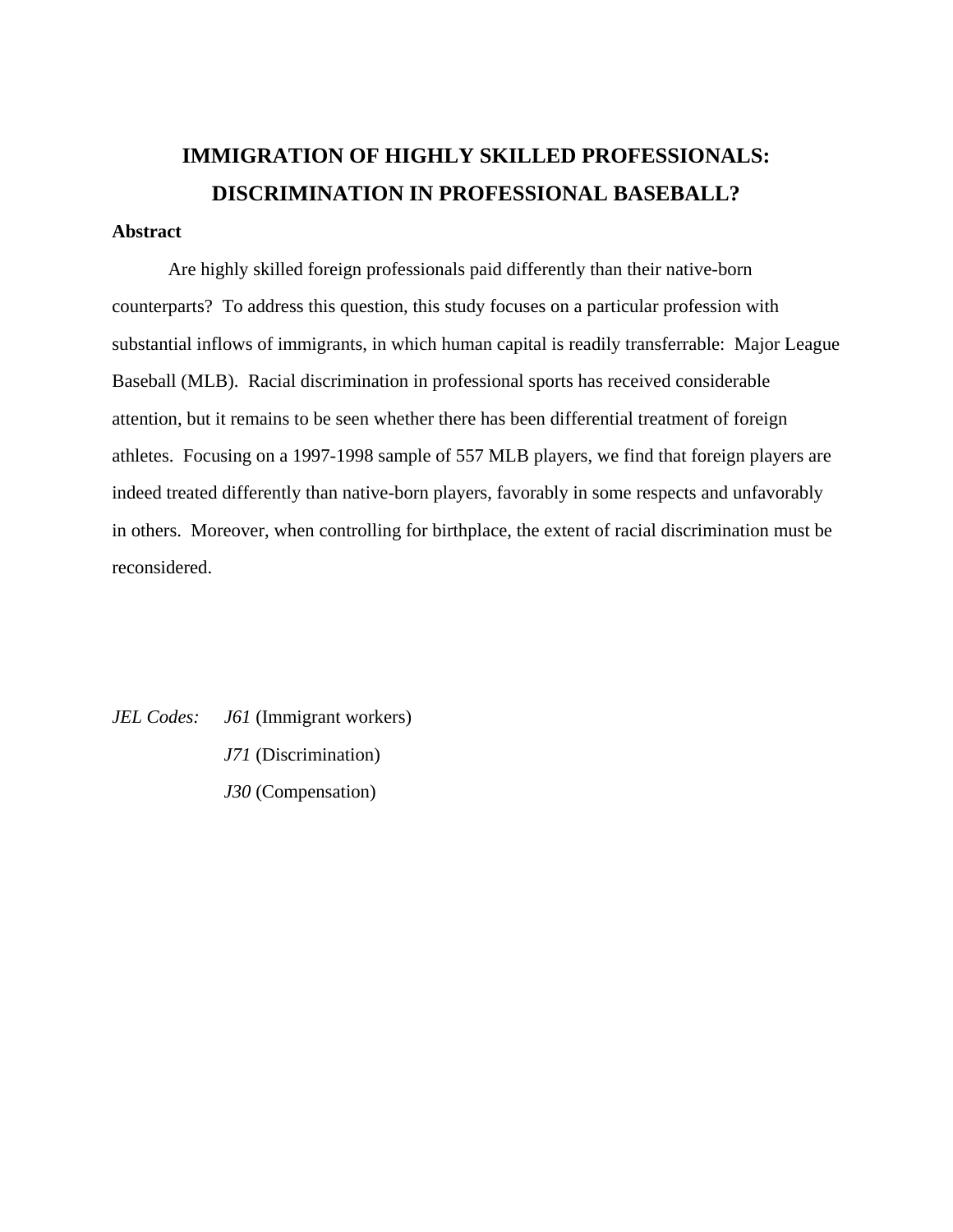#### **1. Introduction**

As labor markets become increasingly global in nature, an important question is whether there are significant pay differentials between native- and foreign-born workers, other things equal. One source of pay differentials could be imperfect transferability of human capital. A common finding is that productivity and earnings are lower for new immigrants than natives, but as immigrants assimilate to a host country the wage gap narrows and could even be reversed. Not surprisingly, myriad studies have endeavored to estimate the extent of labor market assimilation.<sup>1</sup> Another source of pay differentials may be discrimination against immigrant workers. If there are prejudices against foreigners, native workers could earn a pay premium over similarly productive immigrants. But perhaps discrimination varies with skill level.

Borjas (2005) has written that an inflow to the U.S. of foreign doctoral students results in significantly lower earnings for all doctorates. Turning the issue around, have highly skilled foreigners been treated differently than their native-born counterparts?

It has been argued that highly skilled workers may be complementary to native-born professionals; foreigners may be hired because skilled domestic workers are in short supply (Bauer and Kunze, 2004). Consequently, discrimination against foreign professionals might seem unlikely. Indeed, Barrett et al. (2000) report ed that immigration of skilled labor into Ireland helped reduce earnings inequality in that country. But a study by Goyette and Xie (1999) of scientists and engineers suggests that immigrants are treated differently.

Goyette and Xie reported that immigrant women are less likely to be (1) employed and (2) promoted than immigrant men and native-born women. They speculated (p. 407) that their findings may be due to the "immigration path" taken by many female scientists and engineers, as spouses of immigrant men. Immigration path notwithstanding, are foreign-born professionals treated differently than their native-born counterparts? To address this question, this study focuses on a particular profession with substantial inflows of immigrants, in which human capital is readily transferrable: Major League Baseball (MLB).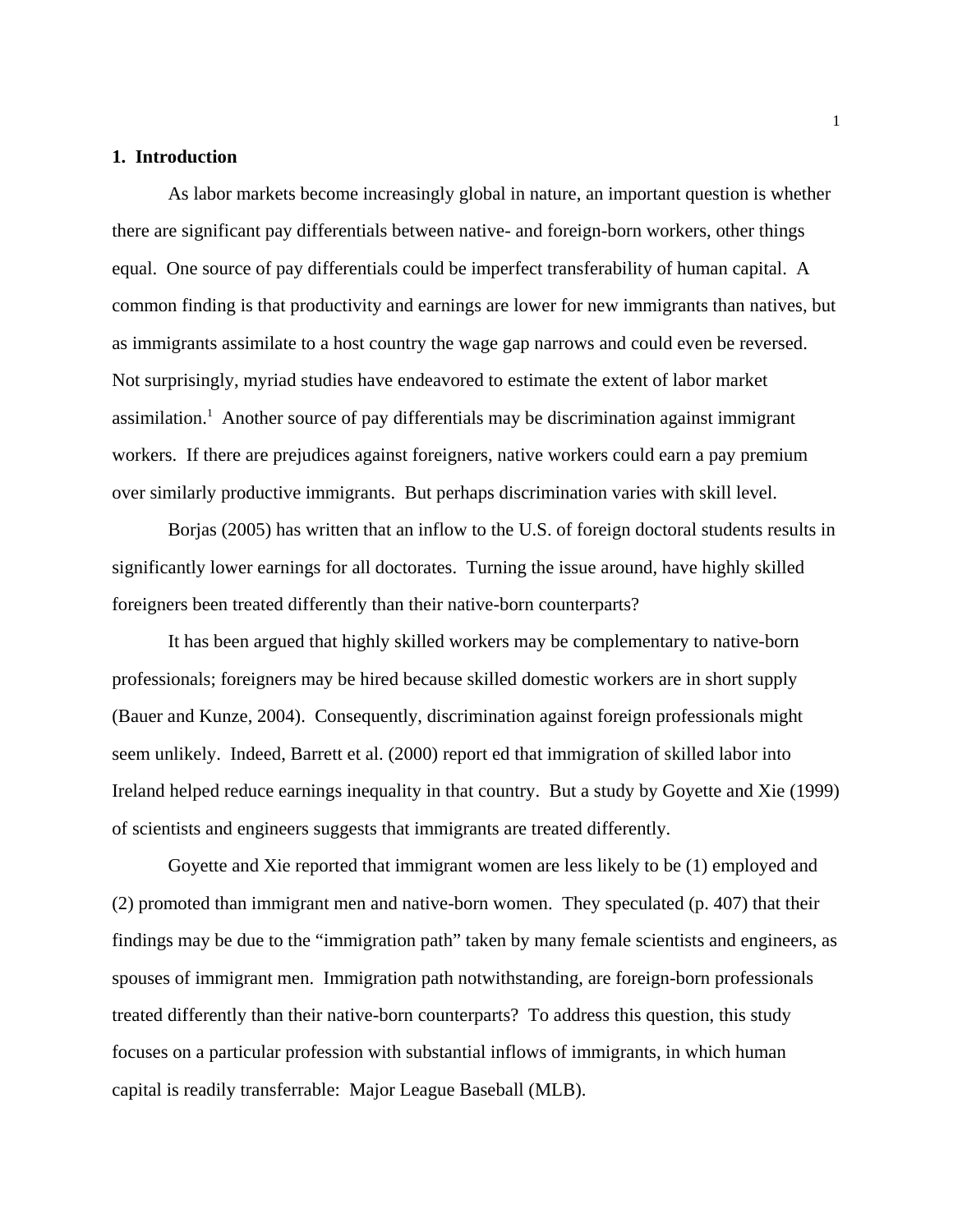Kahn (2000b) has written that the sports business is an ideal "laboratory" for labor market analysis. For professional athletes it is possible to observe levels of both pay and performance. Moreover, there is substantial racial and ethnic diversity among athletes. Indeed, the issue of racial discrimination in professional sports has received considerable attention from labor economists (see surveys by Kahn, 1991, 2000a, 2000b).<sup>2</sup> But it remains to be seen whether there has been differential treatment of foreign-born athletes.<sup>3</sup>

Immigration research would be undermined if information about pre-migration human capital is less accurate than for post-migration human capital. Yet panel data often lack details about immigrants' proficiency in the host country language.<sup>4</sup> To study potential discrimination against skilled immigrants, the case of professional baseball provides several advantages.

Major League Baseball operates franchises in the U.S. and Canada. Detailed data are available about a player's performance, earnings, and personal characteristics (for example, birthplace, age, experience, tenure, race); information is also available on product market characteristics.<sup>5</sup> Although there are opportunities to play baseball elsewhere, MLB is widely regarded as the pinnacle of professional baseball and player salaries are higher than elsewhere.

Baseball requires highly idiosyncratic skills, yet those skills are readily transferrable. Not surprisingly, there are substantial inflows of immigrants into MLB, especially from Latin America. Although English language proficiency is not necessary to play baseball, when it comes to bargaining with teams over pay, foreigners may be at a relative disadvantage. So although playing skills are easily transferrable, immigrants may be paid differently than native players.

Major League Baseball controls the number of franchises, limiting the number of teams that can compete for players. Between 1997 and 1998 MLB expanded from 28 franchises to 30.<sup>6</sup> Increasing the number of competitors for labor may affect salaries, which is why we concentrate on the years 1997 and 1998.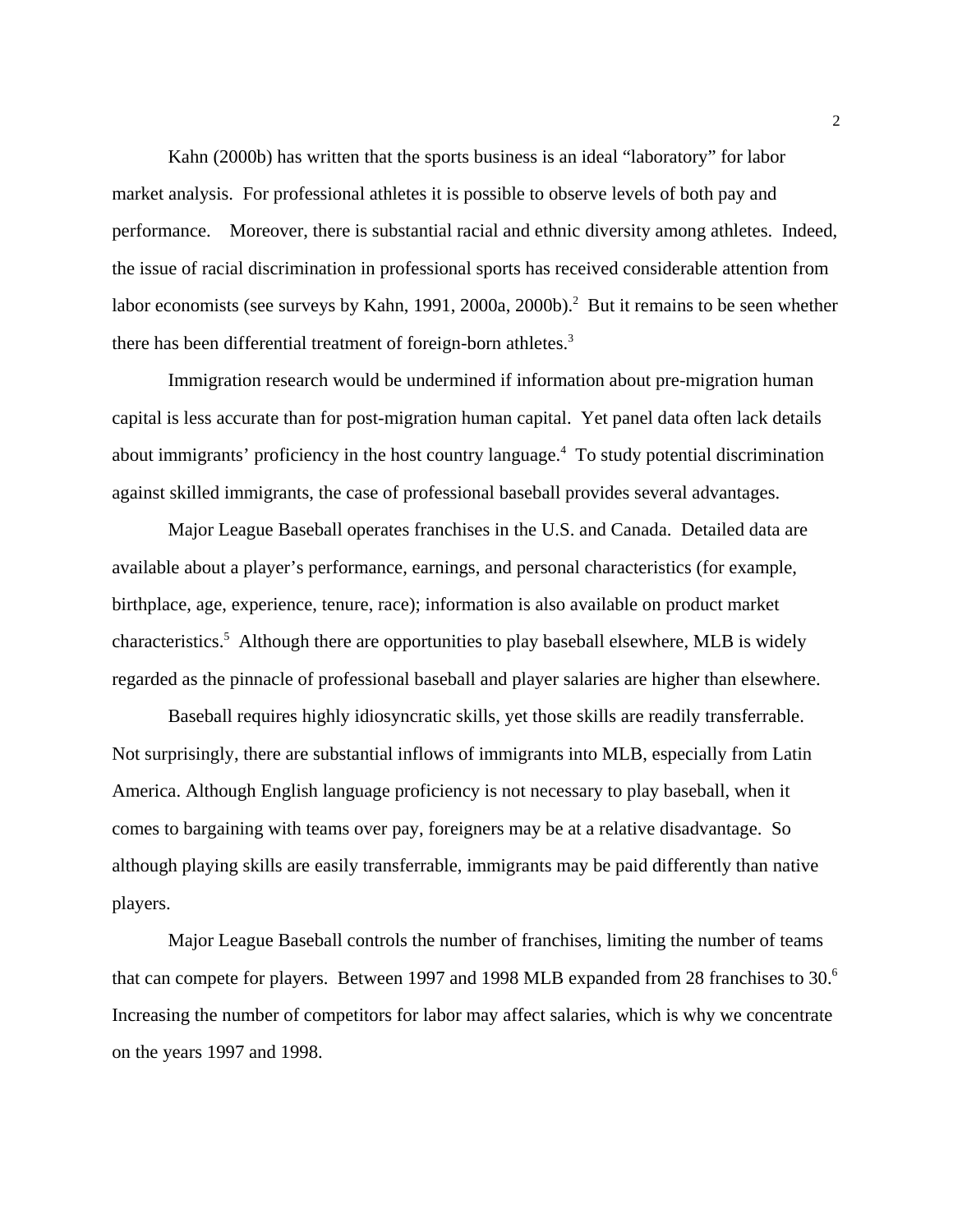In this study we test for pay discrimination against foreign-born professional baseball players. Our data set includes detailed observations on 557 MLB players. We find that foreign players are indeed treated differently than native-born players, favorably in some respects and unfavorably in others. Moreover, when controlling for birthplace, the extent of racial discrimination must be reconsidered.

#### **2. Data Sample**

Baseball players specialize either as hitters or as pitchers. A hitter can play regularly, that is, most of the games played by his team in a 162-game season. Pitchers, in contrast, typically perform more intermittently. Pitchers risk many different types of arm damage, so they require frequent arm rest and usually do not pitch daily. Because hitters can play more often, we concentrate on them. We want to focus on the treatment of regular players, not peripheral parttimers. Thus, we included in the sample only hitters who played at least half the time.<sup>7</sup>

Given the criteria for inclusion, our sample comprises 557 hitters, 101 of whom (18.1 percent) are foreign-born (see Table 1 for descriptive statistics). Of the 557 players in the sample, 52.1 percent are black/Latino. *All* of the immigrants are black/Latino, coming from Latin America or the Caribbean (specifically, Colombia, Cuba, Curacao, Dominican Republic, Jamaica, Mexico, Nicaragua, Panama, Puerto Rico, Venezuela, and the Virgin Islands).<sup>8</sup>

Salary, experience, performance, and position data for each player came from the Lahman Baseball Database (www.baseball1.com).<sup>9</sup> It is especially important to control for a player's experience because his contract status depends on that experience.

The market for MLB players operates under different contract regimes. A monopsonistic regime applies to players with less than six years of MLB experience. These relatively inexperienced players are subject to a *reserve clause*, which constrains them to negotiate pay only with the team that owns their exclusive contract rights. The monopsony power conferred by the reserve clause should hold down the salaries of novice players. If foreign-born novices suffer a relative disadvantage in bargaining, their pay could be especially low.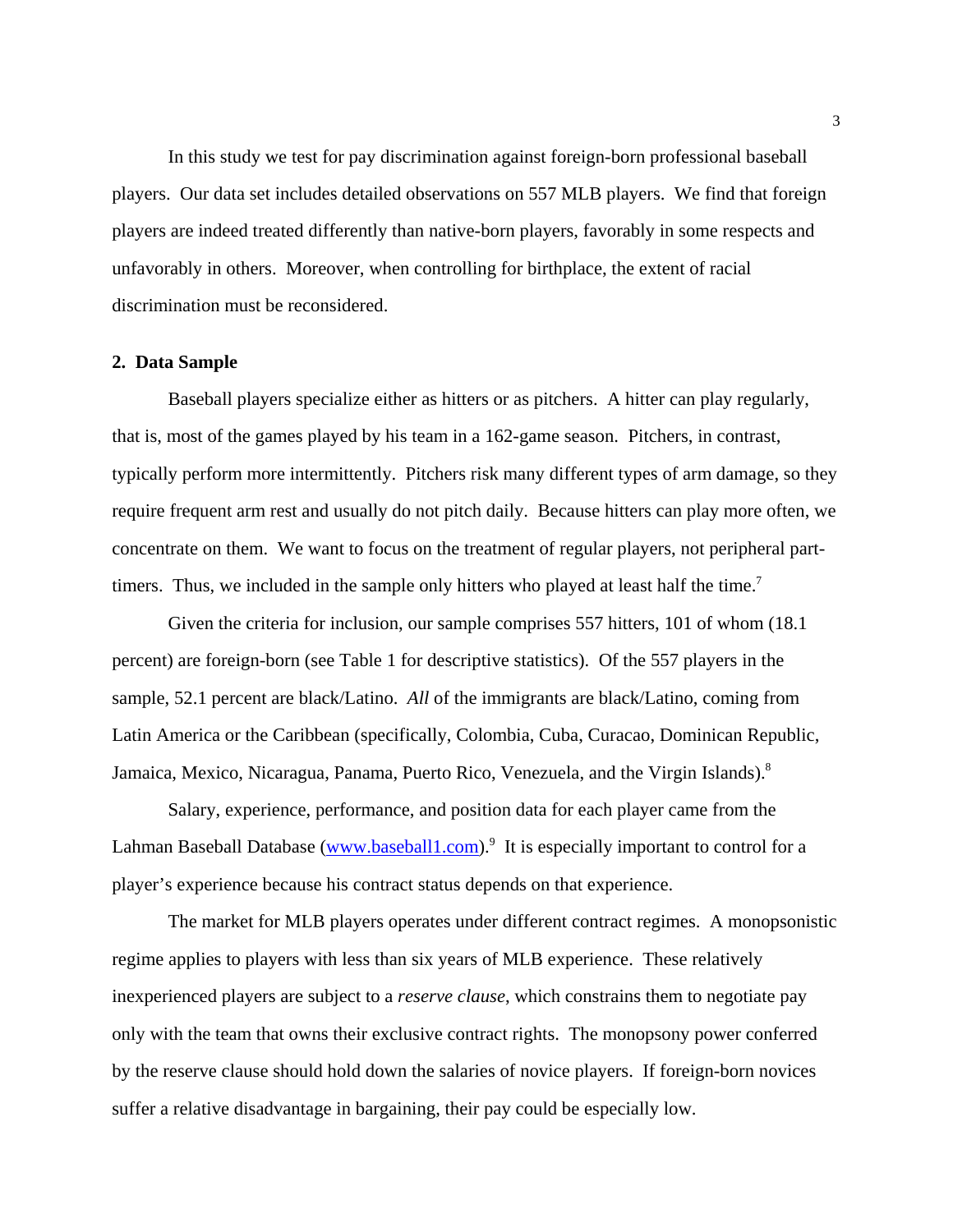A competitive regime applies to players with six or more years of MLB experience. These relatively experienced players are eligible for *free agency* and can negotiate pay with any MLB team. Monopsony power effectively begins to erode, however, as early as the fourth year, for then a player is eligible for *final offer arbitration*. Arbitration rights can relieve players of monopsonistic exploitation because arbitrators are free to award competitive salaries, which does occur in practice. Free agency (or eligibility for arbitration), other things equal, should boost player salaries.

 For both native- and foreign-born players in the sample, experience averages 7.18 years (see Table 1). Over 90 percent of native players are eligible for free agency or final offer arbitration; for foreigners the ratio is 85 percent. Not only are foreign and native players similar in years of experience and contract status, both groups average roughly 2,500 career at bats, meaning they have similar playing experience too.

The descriptive statistics in Table 1 show that foreign-born players tend to play different positions than the native-born ones. Foreign players are somewhat more likely to play infield positions than natives (51 percent compared to 44 percent). In contrast, natives are more likely to be outfielders or catchers. Foreigners also tend to play in larger metropolitan areas.

A player's hitting prowess can be represented by his career batting average (base hits per at bat) or slugging average (total bases per at bat). Base running acumen can be reflected by the rate of base stealing (career stolen bases per at bat). Despite playing different positions, nativeand foreign-born players exhibit strikingly similar hitting performances. Mean values for career batting average (0.270), slugging average (0.420), and base stealing (roughly 2 stolen bases per 100 at bats) are virtually identical between the two groups.

Mean salaries are also similar between native and foreign players. For 1997-1998, a foreign player averaged \$2.41 million in pay compared to \$2.20 million for a native-born player.

Given that all of the foreign-born players are black/Latino, it may be useful to compare descriptive statistics with those of U.S.-born minority players (see Table 1). Mean values for the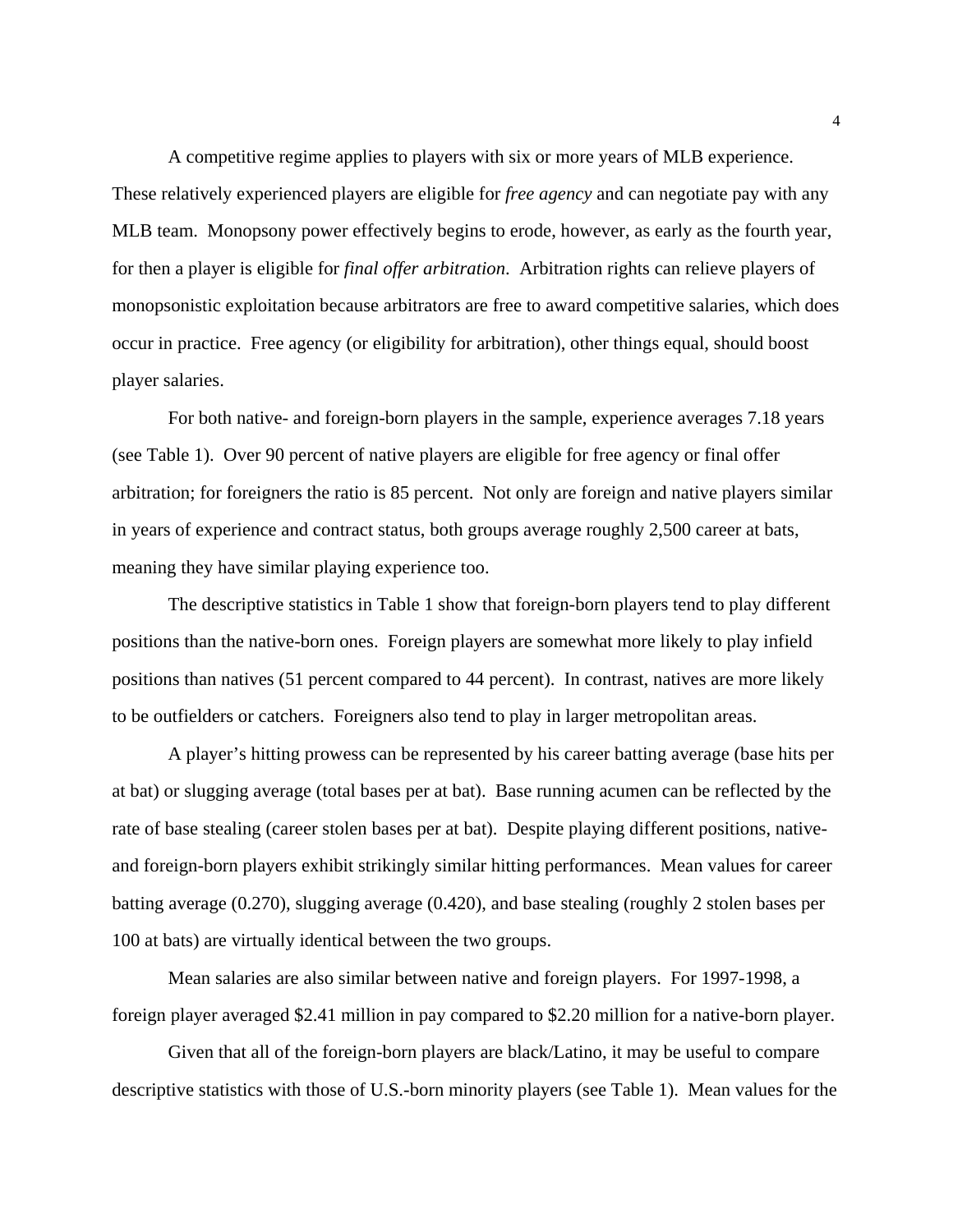experience and performance variables are comparable.<sup>10</sup> Furthermore, mean salaries are roughly alike ) \$2.41 million for foreigners, \$2.31 million for native-born minorities.

Given similar mean values for pay and performance, it is tempting to conclude that there is no discrimination against immigrant players. Similarly, it may be tempting to think that black/ Latino players, regardless of birthplace, do not suffer pay discrimination. But just because average pay and average performance are similar does not necessarily mean that foreign-born players are treated just like their native-born counterparts. More detailed analysis is needed to see if players are rewarded differently.

#### **3. Salary Regression Model**

In other salary regression models estimated for professional baseball players, it is common to estimate salary in terms of explanatory variables that reflect a player's career performance, personal characteristics, contract status, and characteristics of his team's market.<sup>11</sup> Our specification closely follows the work of Kahn (1993a, 1993b), who analyzed the determinants of MLB player salaries.

As career performance measures we utilize commonly used variables like *At bats*, *Batting average* (base hits per at bat), *Slugging average* (total bases per at bat), and *Stolen bases* (per 100 at bats). Like Kahn, we also control for experience, contract status, *Infielder* status, *Catcher* status, *Race* (1 if black/Latino, 0 if white), the team's market area population and household income.12 *Tenure* accounts for a player's service with his team. *Designated hitter* is a 0-1 variable that accounts for those players who specialize as designated hitters (1 if most games played are as a designated hitter). Given our 1997-1998 sample, we control for *Season* with a 0- 1 indicator variable (1 if 1998). In addition to the other market characteristics, *Canadian team* is a 0-1 variable to control for teams based in Canada. Our innovation is to use an indicator variable to control for a player's *Birthplace* (1 if foreign-born, 0 otherwise).

Other things equal, there could be pay differences between native and immigrant players, that is, there could be different intercepts by group. There also could be group differences in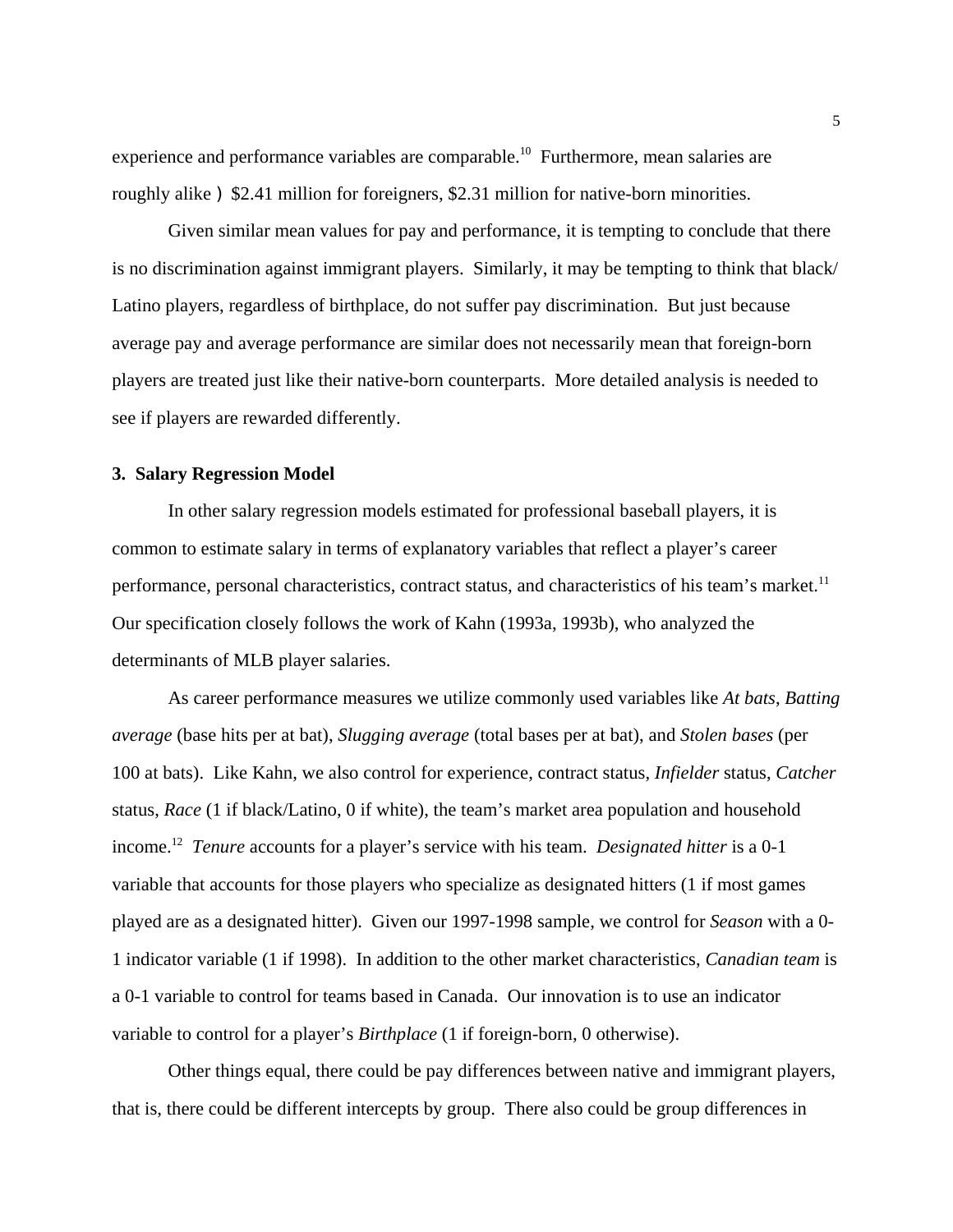slope coefficients. For example, immigrant players may be treated differently according to contract status: foreigners subject to the reserve clause may be especially vulnerable in salary negotiations. Moreover, performance improvements by foreigners may be rewarded differently than those made by U.S.-born players. Because the immigrant ballplayers are also black/Latino, it is important to distinguish between potential racial discrimination and birthplace discrimination.

Given the types of salary equations estimated in other discrimination studies of professional baseball, for the *j*th player at time *t* consider a specification of the form:

$$
lnSalary_{jt} = \mathbf{u}_0 + \sum_{i=1}^{k} \mathbf{u}_i X_{ijt} + \mathbf{F}_0 Rac_{j} + \sum_{i=1}^{k} \mathbf{F}_i(Race_j^* X_{ijt}) + \mathbf{g}_i,
$$
 (1)

where the *X*s are the explanatory variables **)** representing a player's experience (and experience squared), contract status, tenure with team (and tenure squared), position played, career performance measures, characteristics of his team's market  $\sum$  and  $\sum$  is the disturbance term. If any of the  $\mathcal{F}$ coefficients is non-zero, black/Latino players are paid differently than white players. But because the foreign-born players are *also* non-white, we need to account for both *Race* and *Birthplace*:

$$
\ln Salary_{jt} = \frac{\boldsymbol{w}}{\boldsymbol{\delta}} + \sum_{i=1}^{k} \frac{\boldsymbol{w}}{\boldsymbol{\delta}} \mathbf{X}_{ijt} + \mathbf{S}_{i} Race_{j} + \sum_{i=1}^{k} \mathbf{S}_{i} (Race_{j}^{*} X_{ijt}) + \left(\frac{\boldsymbol{\delta}}{\boldsymbol{\delta}} \mathbf{S}_{i} (Birthplace_{j}^{*} X_{ijt}) + \boldsymbol{Q}_{i}, \right)
$$
\n
$$
\left(\frac{\boldsymbol{\delta}}{\boldsymbol{\delta}} \mathbf{B}_{i}^{*} + \sum_{i=1}^{k} \frac{\boldsymbol{\delta}}{\boldsymbol{\delta}} \mathbf{S}_{i} (Birthplace_{j}^{*} X_{ijt}) + \boldsymbol{Q}_{i}, \right)
$$
\n
$$
\left(\frac{\boldsymbol{\delta}}{\boldsymbol{\delta}} \mathbf{B}_{i}^{*} + \sum_{i=1}^{k} \frac{\boldsymbol{\delta}}{\boldsymbol{\delta}} \mathbf{S}_{i} (Birthplace_{j}^{*} X_{ijt}) + \boldsymbol{Q}_{i}, \right)
$$
\n
$$
\left(\frac{\boldsymbol{\delta}}{\boldsymbol{\delta}} \mathbf{B}_{i}^{*} + \sum_{i=1}^{k} \frac{\boldsymbol{\delta}}{\boldsymbol{\delta}} \mathbf{S}_{i} (Birthplace_{j}^{*} X_{ijt}) + \boldsymbol{Q}_{i}, \right)
$$
\n
$$
\left(\frac{\boldsymbol{\delta}}{\boldsymbol{\delta}} \mathbf{B}_{i}^{*} + \sum_{i=1}^{k} \frac{\boldsymbol{\delta}}{\boldsymbol{\delta}} \mathbf{S}_{i} (Birthplace_{j}^{*} X_{ijt}) + \boldsymbol{Q}_{i}, \right)
$$
\n
$$
\left(\frac{\boldsymbol{\delta}}{\boldsymbol{\delta}} \mathbf{B}_{i}^{*} + \sum_{i=1}^{k} \frac{\boldsymbol{\delta}}{\boldsymbol{\delta}} \mathbf{S}_{i} (Birthplace_{j}^{*} X_{ijt}) + \boldsymbol{Q}_{i}, \right)
$$

where  $\sigma$  is the disturbance term. If any of the  $\epsilon$  coefficients is non-zero, other things equal (including race), foreign-born players are treated differently than their native-born counterparts.

#### **4. Estimation Results**

To isolate the separate influences of *Race* and *Birthplace*, we begin by estimating Equation (1), that is, we start by controlling only for *Race*. Then we estimate Equation (2), accounting for both *Race* and *Birthplace*.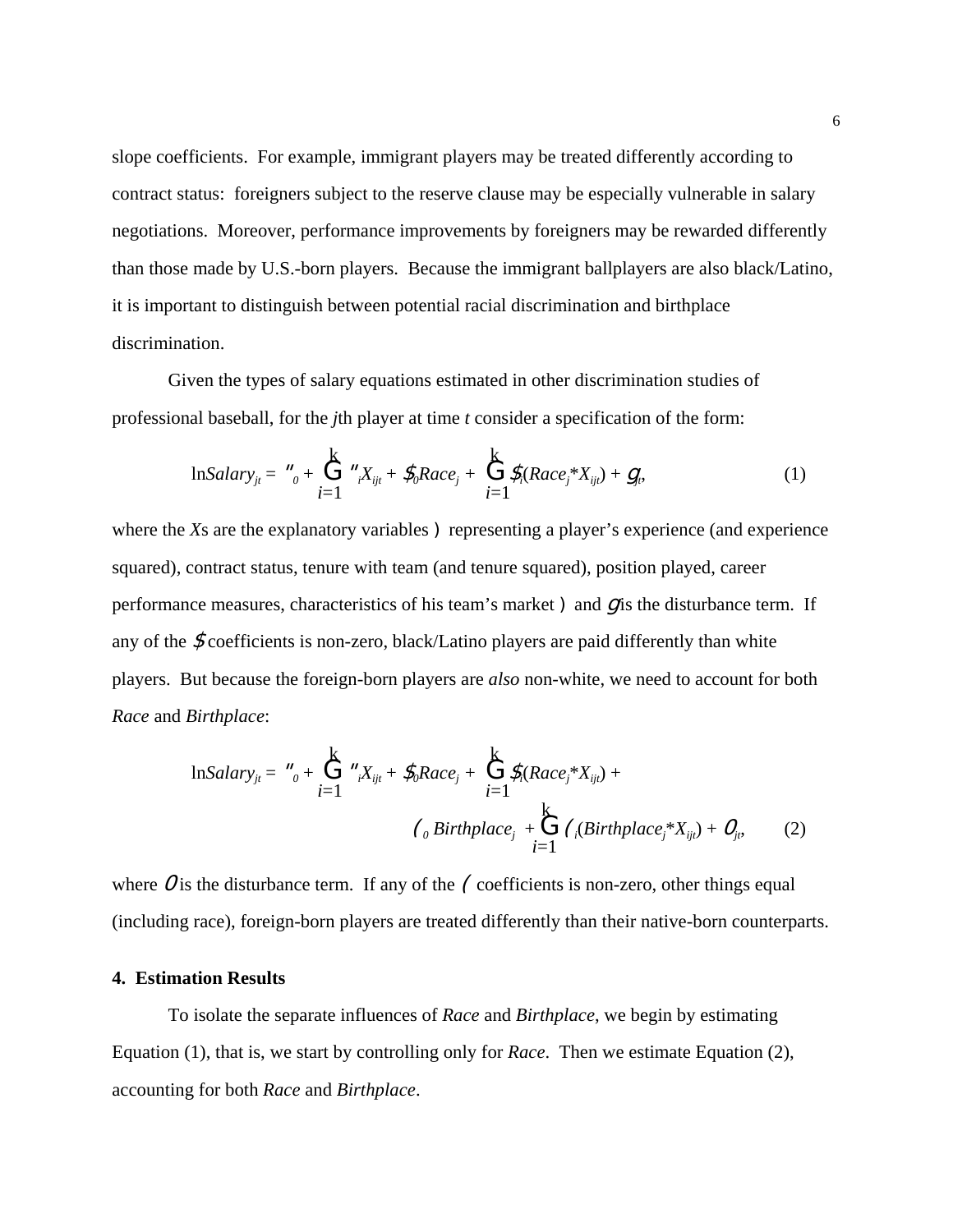Consider a control only for *Race*. The estimated coefficients are reported in the left column of Table 2. The findings are similar to those reported in other studies. Pay is directly related to performance and experience. There does not appear to be significant discrimination against non-white players.

As expected, players used more intensively earn significantly higher salaries. Increasing *At bats* by one standard deviation (19.603) increases ln*Salary* by 0.8037 points (19.603 x 0.041); at the mean of ln*Salary* (14.047), adding 0.8037 points means adding more than \$1.5 million to yearly pay.

Not surprisingly, better batting performance also results in significantly higher pay. Boosting slugging average by one standard deviation (0.0613) raises ln*Salary* by 0.3720 points; at the mean of ln*Salary*, yearly pay rises more than \$600,000. A higher rate of *Stolen bases* also means higher pay. Starting at the mean of *lnSalary*, increasing the rate of base stealing by one standard deviation adds nearly \$270,000 to a player's pay.

The regression also indicates that pay increases at a decreasing rate with experience. For a player with average years of service, the *Experience* effect is positive. Pay is unrelated to tenure with team. Other things equal, salaries for 1998 (the post-expansion year) were 10 percent higher than for 1997 (the pre-expansion year).

It is baseball lore that catchers are especially important: not only do they hit, they play a vital defensive role in the field (as backstops) and are responsible for guiding pitchers. Controlling for performance and experience, there is a significant pay premium for being a catcher, more than 30 percent. Finally, salary is directly related to market size, although it is relatively inelastic.

The coefficient on the *Race* variable is negative but not significant at the five percent level. Other things equal, there is no apparent *Race* effect. A couple of the interaction terms, however, are significantly positive (*Race* x *Batting average*, *Race* x *Catcher*), suggesting that *Race* could affect pay in other, more subtle ways. But evaluating any so-called *Race* effects is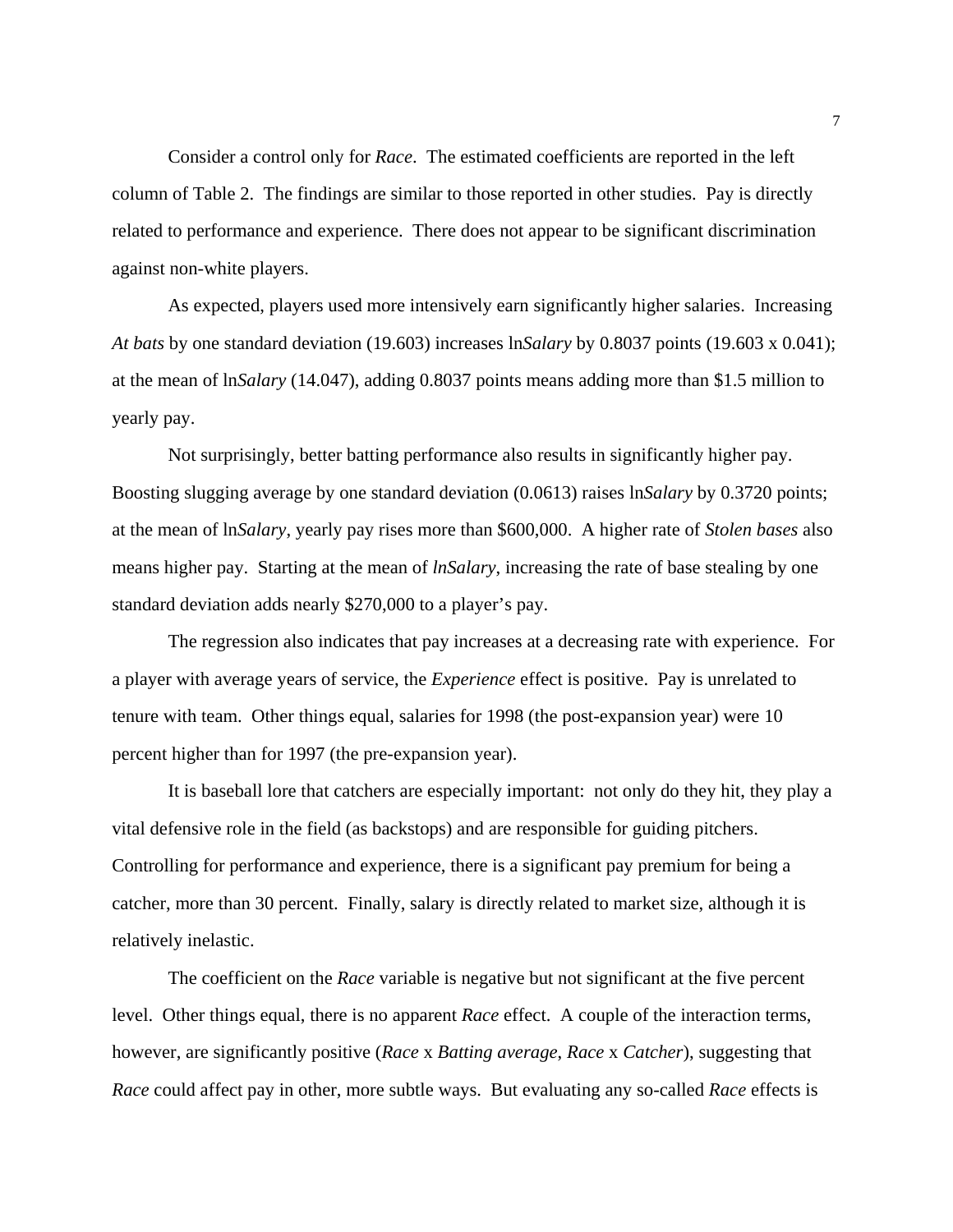problematic, for all of the immigrant ballplayers are also black/Latino. Do any apparent *Race* effects reflect differential treatment of foreigners?

Controlling for both *Birthplace* and *Race*, we estimated Equation (2), reporting the results in the right column of Table 2. As one would expect, the coefficient estimates are nearly identical for *At bats*, *Slugging average*, *Stolen bases*, *Experience*, *Season*, and the position variables. Once there are separate controls for *Race* and *Birthplace*, however, there are distinctive pay differentials.

The *Race* coefficient is significantly negative but the *Birthplace* coefficient is significantly positive (see Table 2). Furthermore, the *Birthplace* and *Race* effects are offsetting.13 So controlling for factors like batting and base stealing performance, experience, and position played, immigrant ballplayers earn the same as native-born white players. Moreover, immigrant players ) all of whom are black/Latino ) earn substantially more than U.S.-born black/Latino players. Using the mean of ln*Salary* as the reference point, *ceteris paribus*, the difference would be \$960,000.<sup>14</sup>

Grouping black/Latino players together ) both foreign- and native-born ) *Race* does not appear to have a significant impact on salaries, other things equal. Controlling for *Birthplace* shows otherwise. U.S.-born black/Latino players earn less than other ballplayers, *ceteris paribus*. For these minority players there is a significant payoff for improving *Batting average* or by being a *Catcher*. Thus, to earn a similar salary as others, a non-white American must exhibit a sufficiently strong hitting performance or play the vital *Catcher* position.

Other things equal, foreign-born ballplayers are *not* paid less than native-born white players. Nevertheless, immigrant players suffer some disadvantages. Immigrant ballplayers tend to be concentrated in infield positions; the *Birthplace* x *Infield* term shows that foreign infielders do indeed earn less than other players. Foreigners are rewarded less for their playing experience. As reported in Table 2, the return to an extra year of experience is smaller for foreigners than U.S.-born players. Furthermore, their pay is significantly related to their contract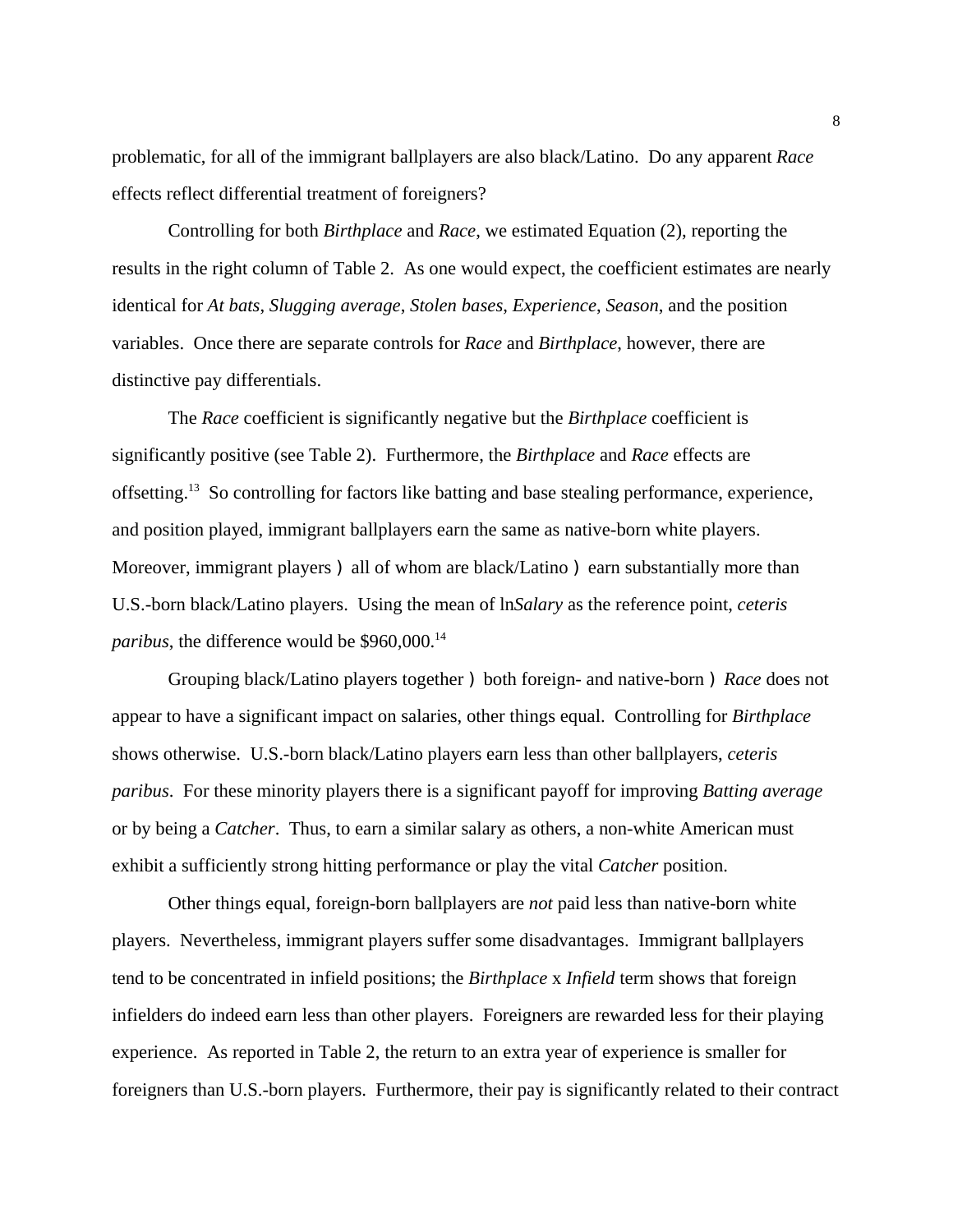status.

Immigrant players are particularly hurt by the reserve clause. Unlike native-born players, graduating from the reserve clause is quite lucrative for the foreigners. Once an immigrant player qualifies for final-offer arbitration, *ceteris paribus*, he experiences a significant pay increase. Starting with the mean of ln*Salary* for a player subject to the reserve clause, graduation to *Arbitration-eligible* status results in a doubling of pay (roughly from \$226,000 to \$452,000).<sup>15</sup> Qualifying for free agency also substantially boosts immigrants' salaries. Passing from *Arbitration-eligible* status to *Free agent* status means a tripling of pay (roughly from \$590,000 to nearly \$1,767,000).<sup>16</sup>

Release from the reserve clause provides a substantial payoff to foreign-born players but not domestic ones. Evidently, in the early years of their careers immigrant ballplayers are at a relative bargaining disadvantage.

#### **5. Concluding Remarks**

In a study of native-immigrant wage differentials in western Germany, Lang (2000) reported that there was discrimination against ethnic Germans from eastern Europe but not those from eastern Germany. But human capital varied in Lang's sample, especially language skills. Focusing our attention on highly skilled professionals with readily transferrable skills, Major League Baseball (MLB) players for the years 1997-1998, we find that foreign-born players are indeed treated differently ) unfavorably in some respects, favorably in others.

Immigrant ballplayers subject to MLB's reserve clause, *ceteris paribus*, suffer bargaining disadvantages. Once salaries for foreigners are competitively determined, their pay jumps dramatically. Nevertheless, foreigners earn smaller returns to years of service than native-born players. Future efforts should attempt to isolate the source(s) of the initial bargaining disadvantage, whether immigrants have weaker "fall-back" positions or suffer in the negotiating process. If immigrants are indeed less skillful negotiators, that may help to explain why they realize relatively small returns to extra years of experience.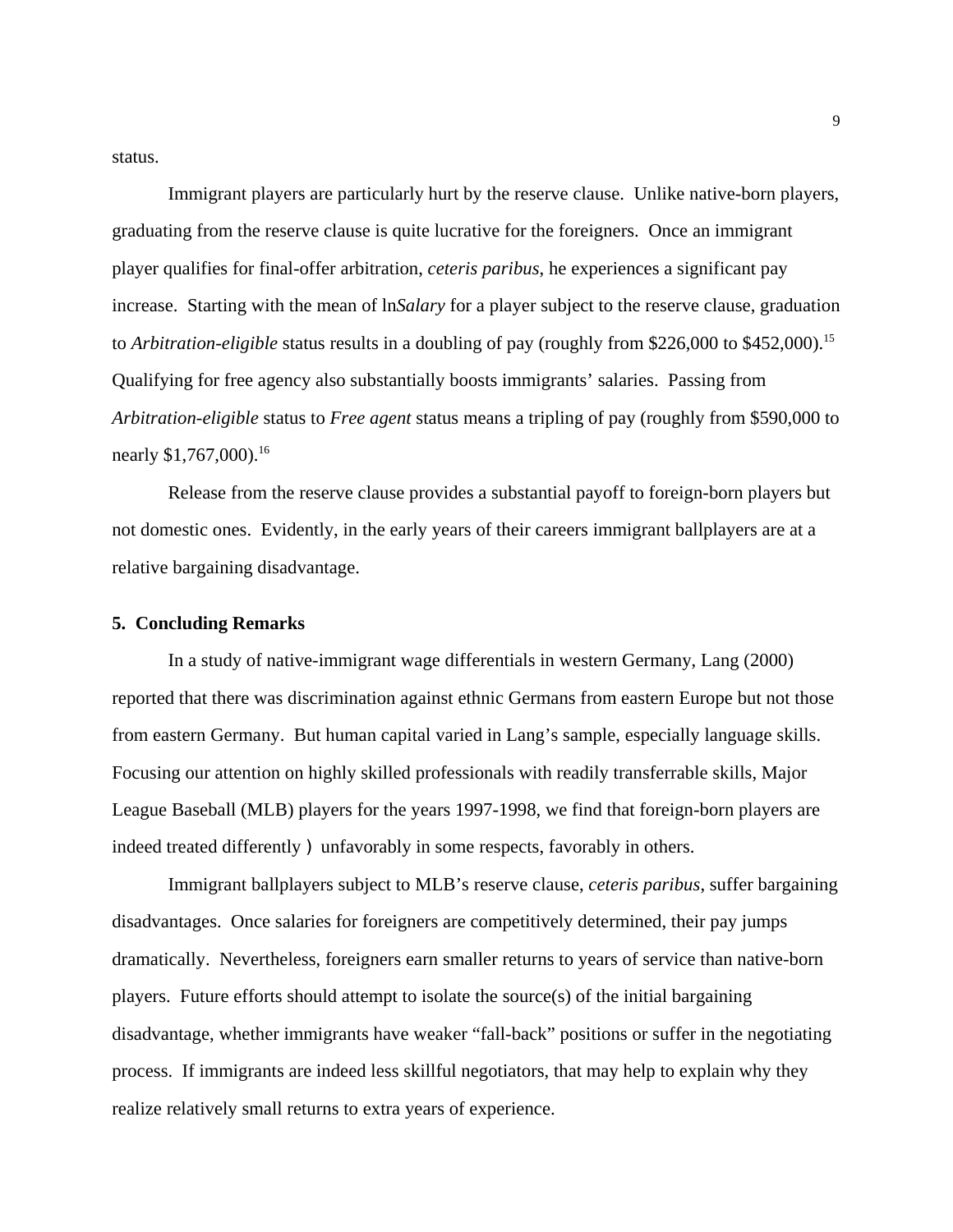In other studies research of immigrant earnings, researchers have been unable to control for changes in employer monopsony power. Our analysis of professional baseball shows that relaxation of monopsony power does matter. As contractual structure changes ) that is, as ballplayers graduate from the reserve clause to arbitration eligibility or free agency  $\lambda$  the salaries of foreign-born players increase substantially. Thus, it is important to control for labor market structure when estimating the marginal effect on immigrant earnings of time spent in the host country.

Finally, our study is relevant for research on racial/ethnic discrimination. Previous studies of professional baseball generally have not found significant *Race* effects on player salaries. But those earlier studies did not control for possible *Birthplace* effects. Our analysis shows that in a racially diverse labor market with both native- and foreign-born workers, it is crucial to distinguish between the effects of *Race* on salary and those of *Birthplace*, particularly when *Race* and *Birthplace* are correlated. Other things equal, U.S.-born blacks/Latinos earn significantly less than other ballplayers, including foreign-born blacks/Latinos.

Unlike Lang, our study has focused on highly skilled professionals with readily transferrable human capital. And unlike Lang, we find more pronounced discrimination against a domestic racial/ethnic group than an immigrant group. Future research should seek to identify why treatment of non-white ballplayers varies by birthplace.

The majority of U.S.-born ballplayers are white; likewise, the majority of foreign-born players are black/Latino. Other things equal, these "majority group" players are paid more than the "minority group" of U.S.-born blacks/Latinos. Perhaps differential tastes for discrimination (by team owners or team-mates) contribute to this differential treatment. Or maybe the process of discovering and assessing talent differs between "majority" and "minority" groups. Perhaps that is why "minority group" players are rewarded more than others for good performance (for example, the *Race* x *Batting average* effect).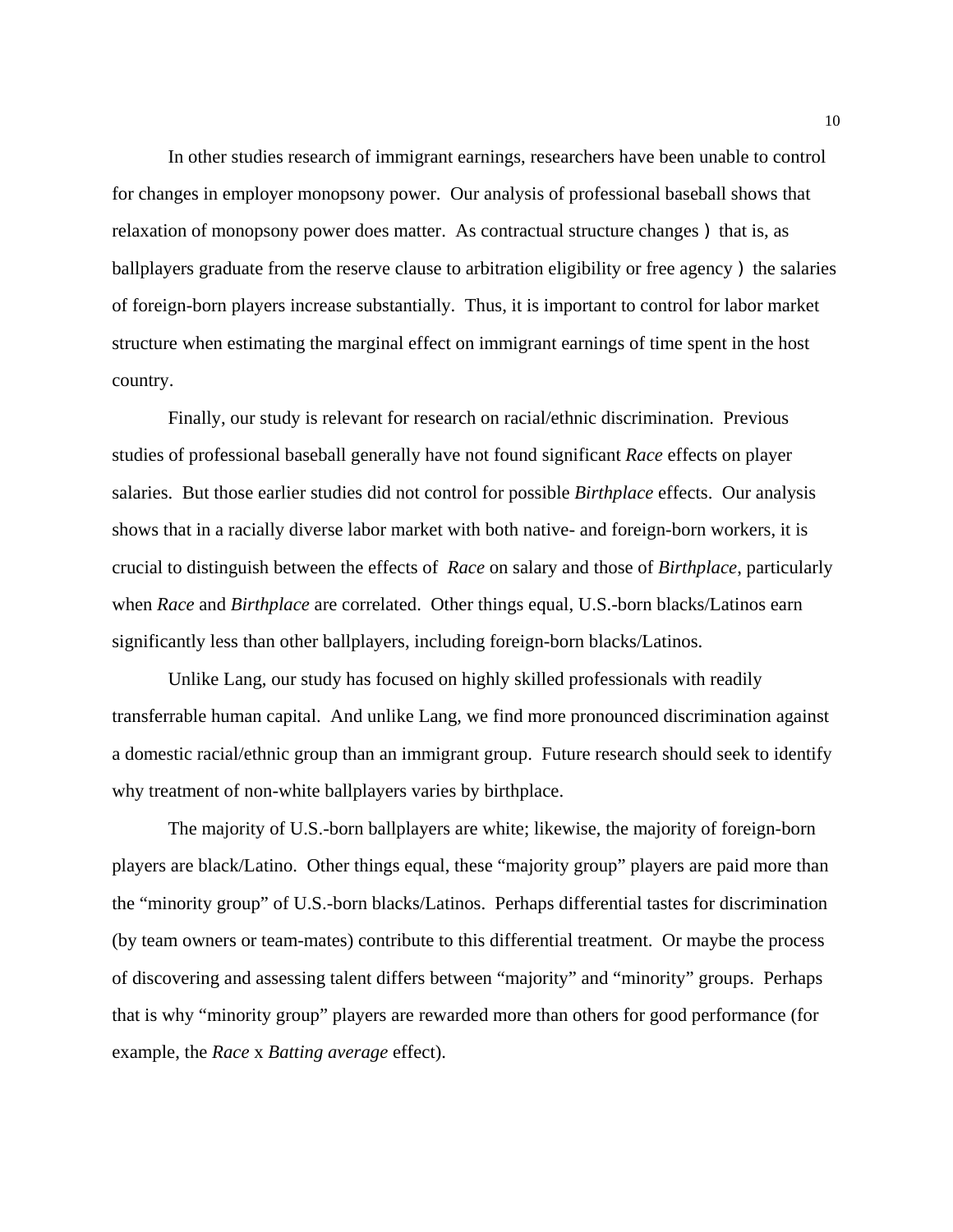Beyond the case of baseball, we would expect future studies to focus on other professional sports (like soccer, basketball, or ice hockey) to see if there are salary (dis)advantages for foreign athletes. And beyond sports, we would expect research to focus on other skilled occupations, including those professions where language skills are important.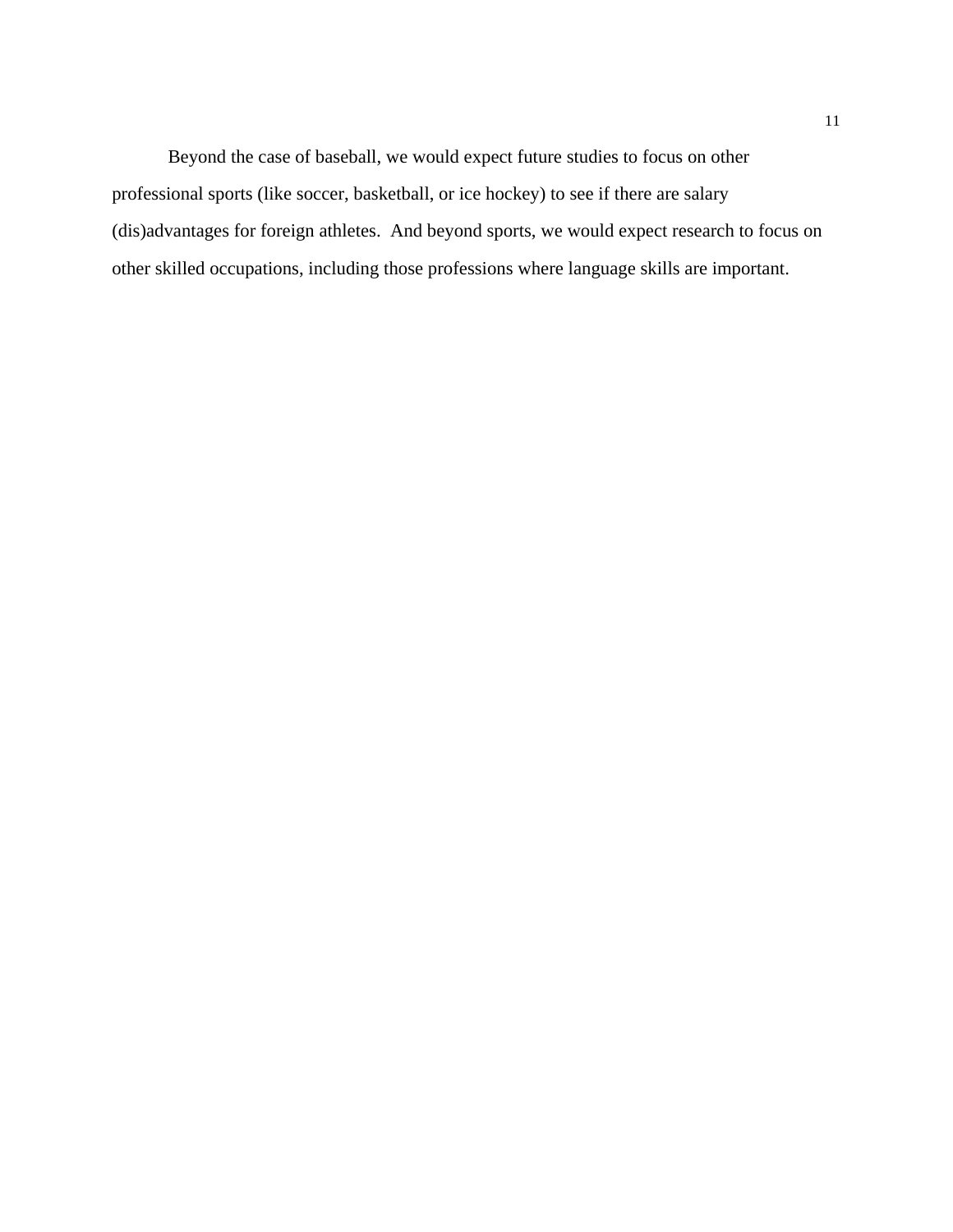#### **Notes**

1. On immigrant assimilation, see the pioneering works of Borjas (1985, 1987), Chiswick (1978, 1980), Chiswick *et al*. (1997), and Chiswick and Miller (1985); also see Borjas (2002a) and Borjas *et al*. (1996). Borjas (1990, 1994, 1995, 2002a, 2002b) has discussed how the assimilation process may be hampered if cohorts of immigrants are increasingly less skilled; also see Cohen *et al*. (1997) and Duleep and Regets (1997). For earlier surveys of immigration research, see Borjas (1994) and Greenwood and McDowell (1986).

2. Research on racial discrimination in professional sports includes analyses of salary, as well as discrimination in hiring and retention discrimination and discrimination by playing position (see the surveys by Kahn, 1991, 2000a, 2000b). Salary discrimination has been the most studied issue. The primary method used to test for racial discrimination in pay involves a regression of log salary on a vector of performance indicators, team and market characteristics, and 0-1 indicator variable for race. In Major League Baseball, there is little evidence of significantly positive salary premia for white players.

3. While there has not been research on wage discrimination against immigrant athletes, Jones *et al*. (1999) studied discrimination in the National Hockey League by Canadian teams against French-speaking players.

4. McManus *et al*. (1983) demonstrated that a potentially large portion of the nativeimmigrant worker wage gap can be accounted for by differences in host country language proficiency.

5. With the exception of Daneshvary (1993) and Bucci and Tenorio (1997), past studies of birthplace discrimination generally have not controlled for industry, occupation, or the degree of employers' monopsony power. But the appearance of non-discrimination may mask discrimination across particular industries and occupations. Controls for occupation or industry are also important because they may proxy unobserved human capital. Finally, estimates of wage discrimination could be confounded by the influence of any employer monopsony power.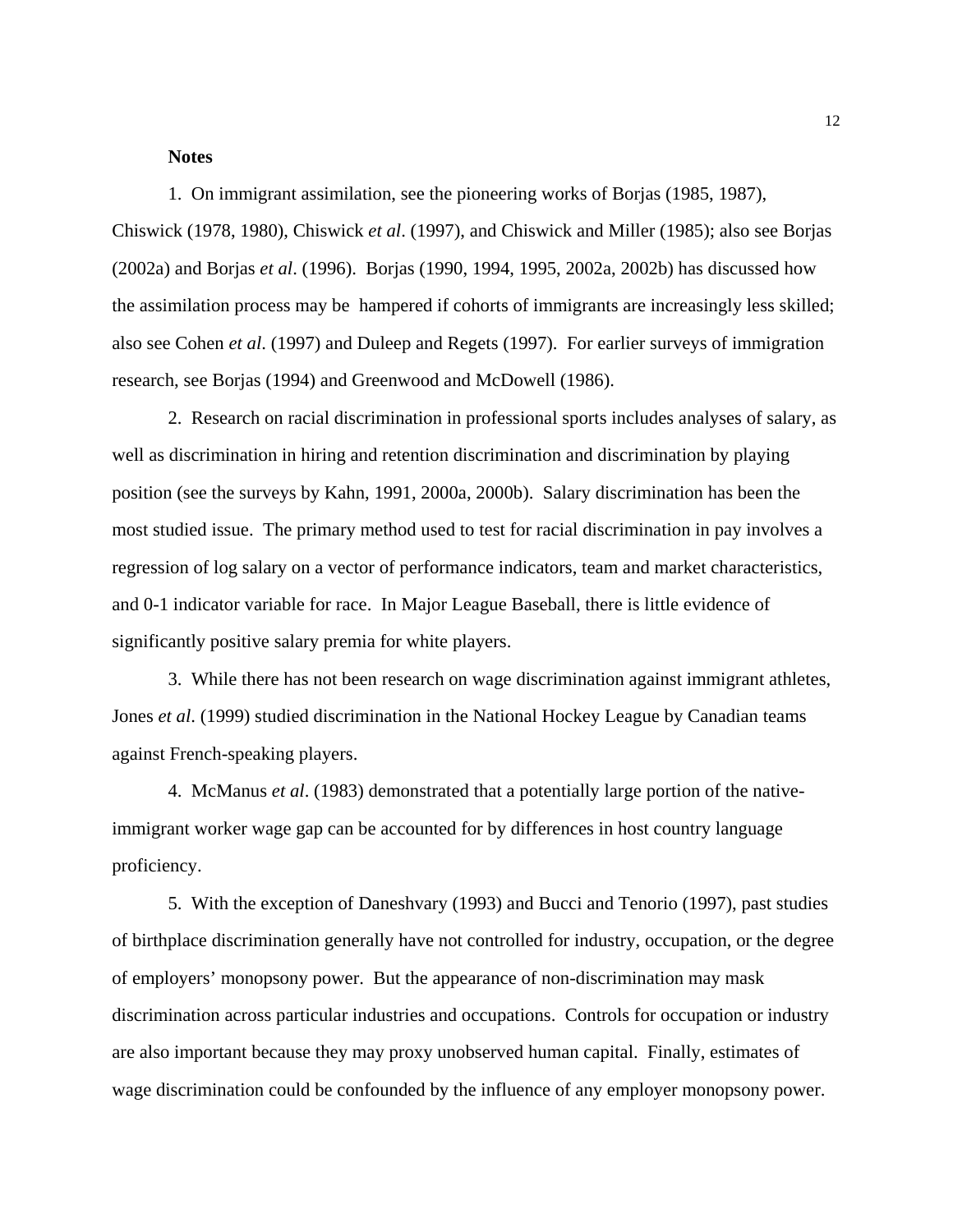6. In 1997 and 1998 two franchises were operated in Canada; the rest were in the U.S.

7. Specifically, to be included in the 1997 (1998) sample, a hitter must have played in at least 81 of a possible 162 games in 1996 (1997).

8. Following previous studies of discrimination in professional baseball, we inspected *Topps* baseball cards for 1997 and 1998 to infer a player's race. According to our playing criteria, 563 players could be included in the sample, but we omitted 6 foreign-born white players (3 observations from Canada, 2 from Australia, 1 from Germany). Given only 6 data points for foreign-born white players, there are not enough observations to separate the potential influences of race and birthplace on their salaries.

9. The salary information is the dollar value of contractual earnings for the particular year, which includes the value of any bonuses. Information is not provided about contract length.

10. One exception is in the rate of base stealing. Native-born black/Latino players average 3.70 stolen bases per 100 at bats, compared to a rate of 2.16 for the foreign players. The minority groups do differ according to position played. Native-born black/Latino players tend to be outfielders (63 percent), but foreign-born black/Latino players tend be infielders (51 percent).

11. For example, see studies by Bodvarsson and Pettman (2002), Kahn (1993a, 1993b, 2000a), Marburger (2004), and Miller (2000).

12. For U.S.-based teams, metropolitan area population and per-capita income data are available from the Bureau of Economic Analysis (www.bea.gov). For Canada-based teams, the same data are available from Statistics Canada (www.statcan.ca); we converted into U.S. dollars the per-capita income figures for the Canadian metropolitan areas.

13. A Wald test cannot reject the null hypothesis that the *Race* and *Birthplace* coefficients sum to zero ( $F$ -statistic = 0.015).

14. Starting at the mean of ln*Salary*, 14.047, the *Race* effect pushes ln*Salary* down to 11.983 (\$160,011); the *Birthplace* effect boosts ln*Salary* to 13.928 (\$1,119,060), meaning a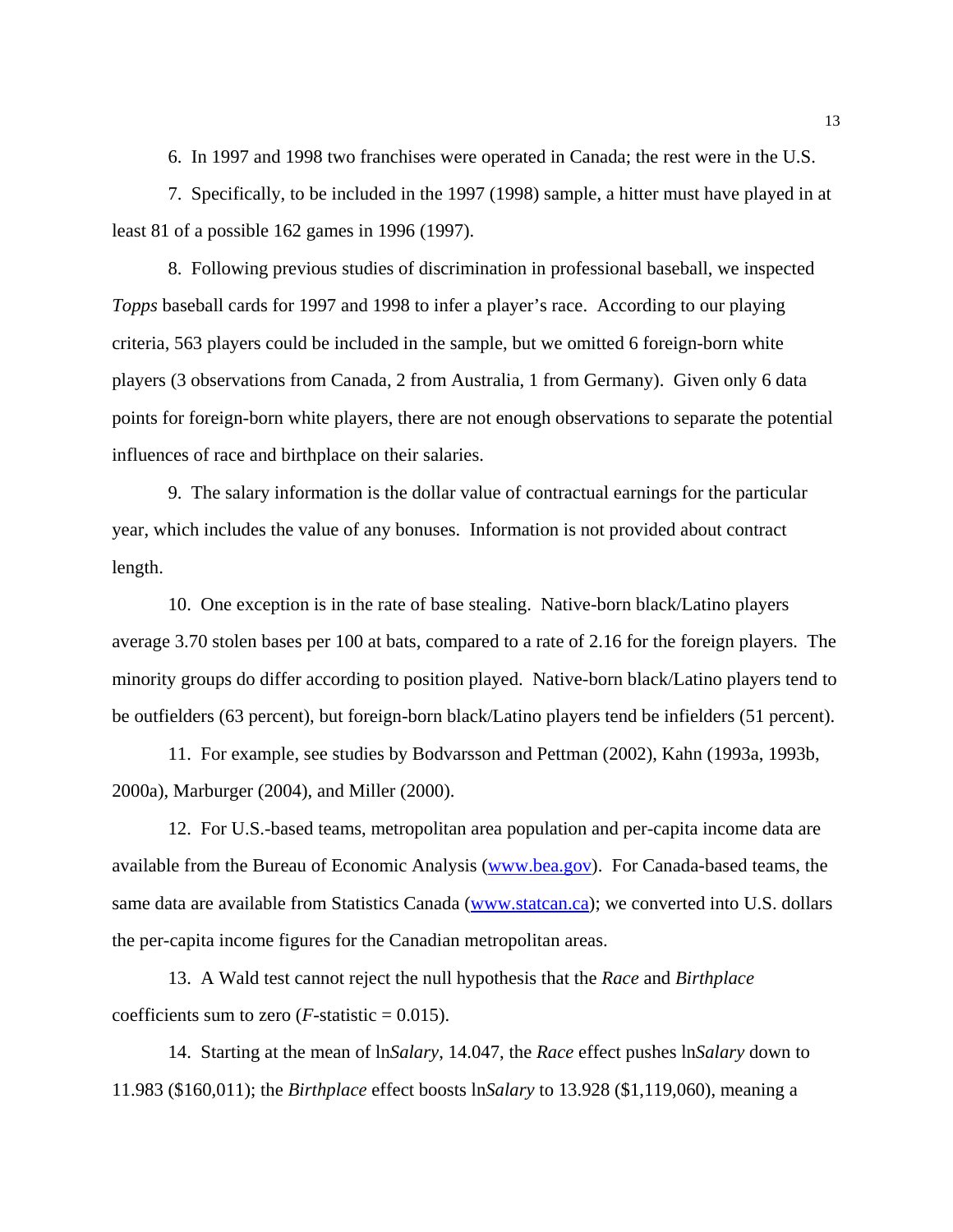difference of \$959,049.

15. *Offer* status adds 0.692 points to ln*Salary* (see Table 2). Starting at the mean of ln*Salary* for reserve clause players, 12.449, and then adjusting for *Race* and *Birthplace*, the *Offer* effect pushes ln*Salary* from 12.330 (\$226,387) to 13.022 (\$452,254).

16. *Free Agent* status adds 1.097 points to ln*Salary* (see Table 2). Starting at the mean of ln*Salary* for *Offer*-eligible players, 13.407, and then adjusting for *Race* and *Birthplace*, the *Free Agent* effect leads ln*Salary* to jump from 13.288 (\$590,072) to 14.385 (\$1,767,364).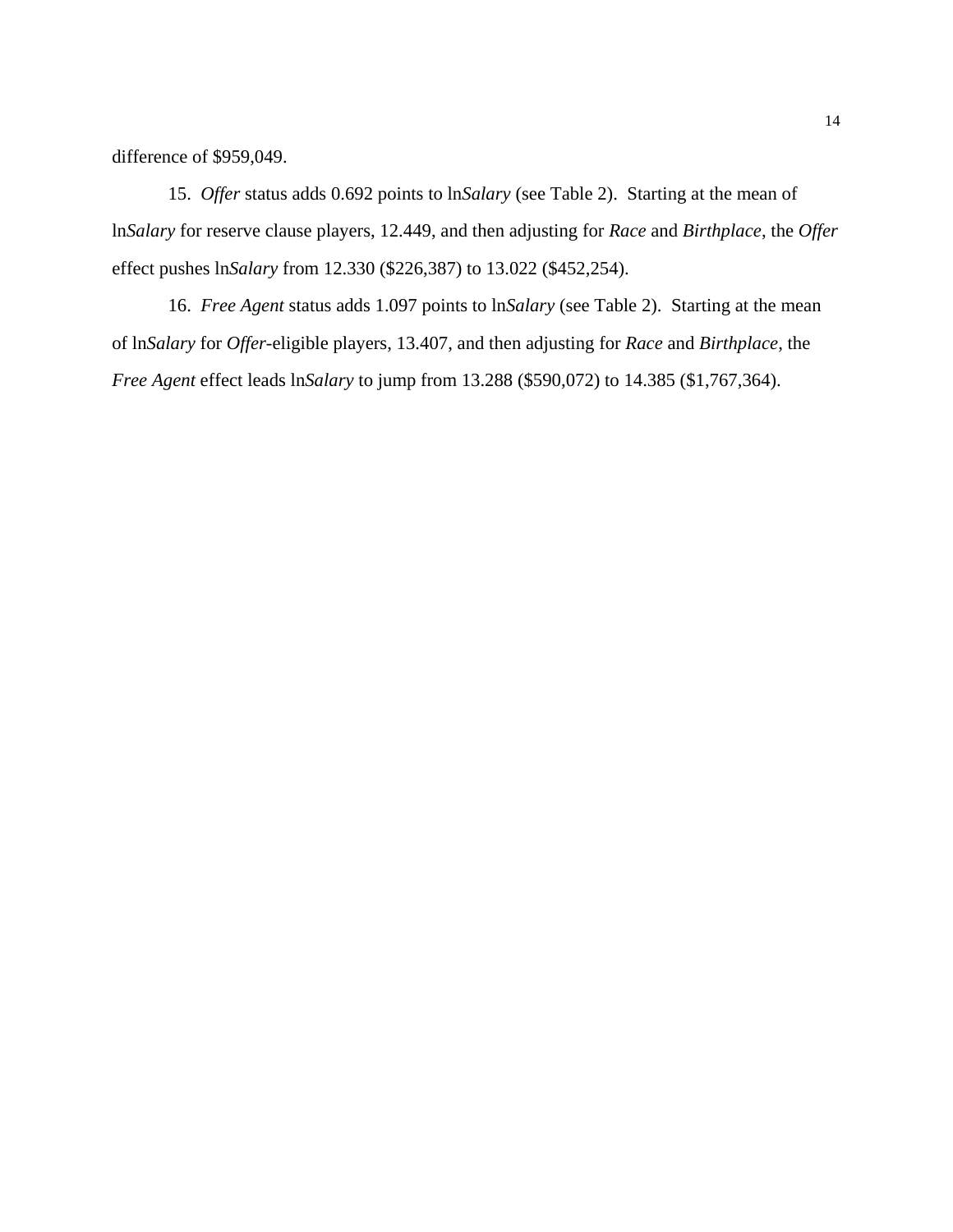#### **REFERENCES**

- Barrett, Alan, John Fitzgerald, and Brian Nolan. 2000. Earnings inequality and immigration into Ireland. C.E.P.R. Discussion Paper #2493. London: Centre for Economic Policy Research.
- Bauer, Thomas, and Astrid Kunze. 2004. The demand for high-skilled workers and immigration policy. C.E.P.R. Discussion Paper #4274. London: Centre for Economic Policy and Research.
- Bodvarsson, Örn B., and Shawn P. Pettman. 2002. Racial wage discrimination in Major League Baseball: Do free agency and league size matter? *Applied Economics Letters* 9: 791-96.
- Borjas, George J. 1985. Assimilation, changes in cohort quality, and the earnings of immigrants. *Journal of Labor Economics* 3: 463-89.
- \_\_\_\_\_. 1987. Self-selection and the earnings of immigrants. *American Economic Review* 77: 531-53.
- \_\_\_\_\_. 1990. *Friends or strangers*: *The impact of immigrants on the U.S. economy*. New York: Basic Books.
- \_\_\_\_\_. 1994. The economics of immigration. *Journal of Economic Literature* 32: 1667-1717.
- \_\_\_\_\_. 1995. Assimilation and changes in cohort quality revisited: What happened to immigrant earnings in the 1980s? *Journal of Labor Economics* 13: 201-45.
- \_\_\_\_\_. 2002a. Assimilation, changes in cohort quality, and the earnings of immigrants. In *The Economics of Migration, Volume 2, Assimilation of Immigrants*, International Library of Critical Writings in Economics, Volume 151, edited by Klaus F. Zimmermann and Thomas Bauer. Cheltenham, UK: Elgar, pp. 28-54.
- \_\_\_\_\_. 2002b. National origin and the skills of immigrants in the postwar period. In *The Economics of Migration, Volume 3, Quality and Behavior of Migrants*, International Library of Critical Writings in Economics, Volume 151, edited by Klaus F. Zimmermann and Thomas Bauer. Cheltenham, UK: Elgar, pp. 39-69.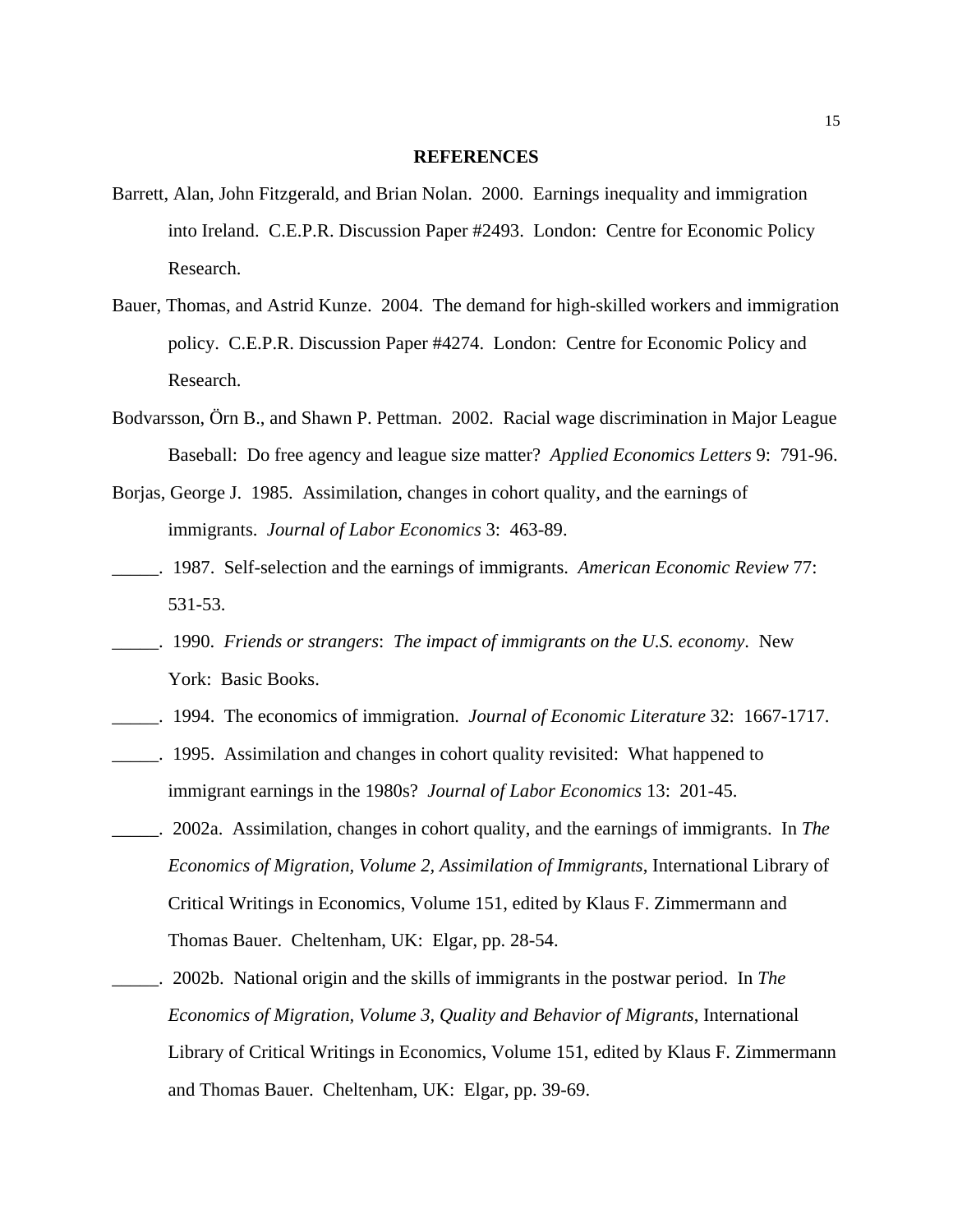- \_\_\_\_\_. 2005. The labor market impact of high-skill immigration. NBER Working Paper #11217. Cambridge, MA: National Bureau of Economic Research.
- Borjas, George J., Richard B. Freeman, and Lawrence F. Katz. 1996. Searching for the effect of immigration on the labor market. *American Economic Review* 86: 246-51.
- Bucci, Gabriella A., and Rafael Tenorio. 1997. Immigrant-native wage differentials and immigration reform. *Review of Development Economics* 1: 305-23.
- Chiswick, Barry R. 1978. The effect of Americanization on the earnings of foreign-born men. *Journal of Political Economy* 86: 897-921.
- \_\_\_\_\_. 1980. The earnings of white and coloured male immigrants in Britain. *Economica* 47: 81-87.
- Chiswick, Barry R., Yinon Cohen, and Tzippi Zach. 1997. The labor market status of immigrants: Effects of the unemployment rate at arrival and duration of residence. *Industrial & Labor Relations Review* 50: 289-303.
- Chiswick, Barry R., and Paul W. Miller. 1985. Immigrant generation and income in Australia. *Economic Record* 61: 540-53.
- Cohen, Yinon, Tzippi Zach, and Barry Chiswick. 1997. The educational attainment of immigrants: Changes over time. *Quarterly Review of Economics and Finance* 37 (Special Issue): 229-43.
- Daneshvary, Nasser, and William L. Weber. 1991. Sources of wage differentials between native and immigrant workers: A regional analysis. *Review of Regional Studies* 21: 119-35.
- Duleep, Harriet Orcutt, and Mark C. Regets. 1997. The decline in immigrant entry earnings: Less transferable skills or lower ability. *Quarterly Review of Economics and Finance* 37 (Special Issue): 189-208.
- Goyette, Kimberly, and Yu Xie. 1999. The intersection of immigration and gender: Labor force outcomes of immigrant women scientists. *Social Science Quarterly* 80: 395-408.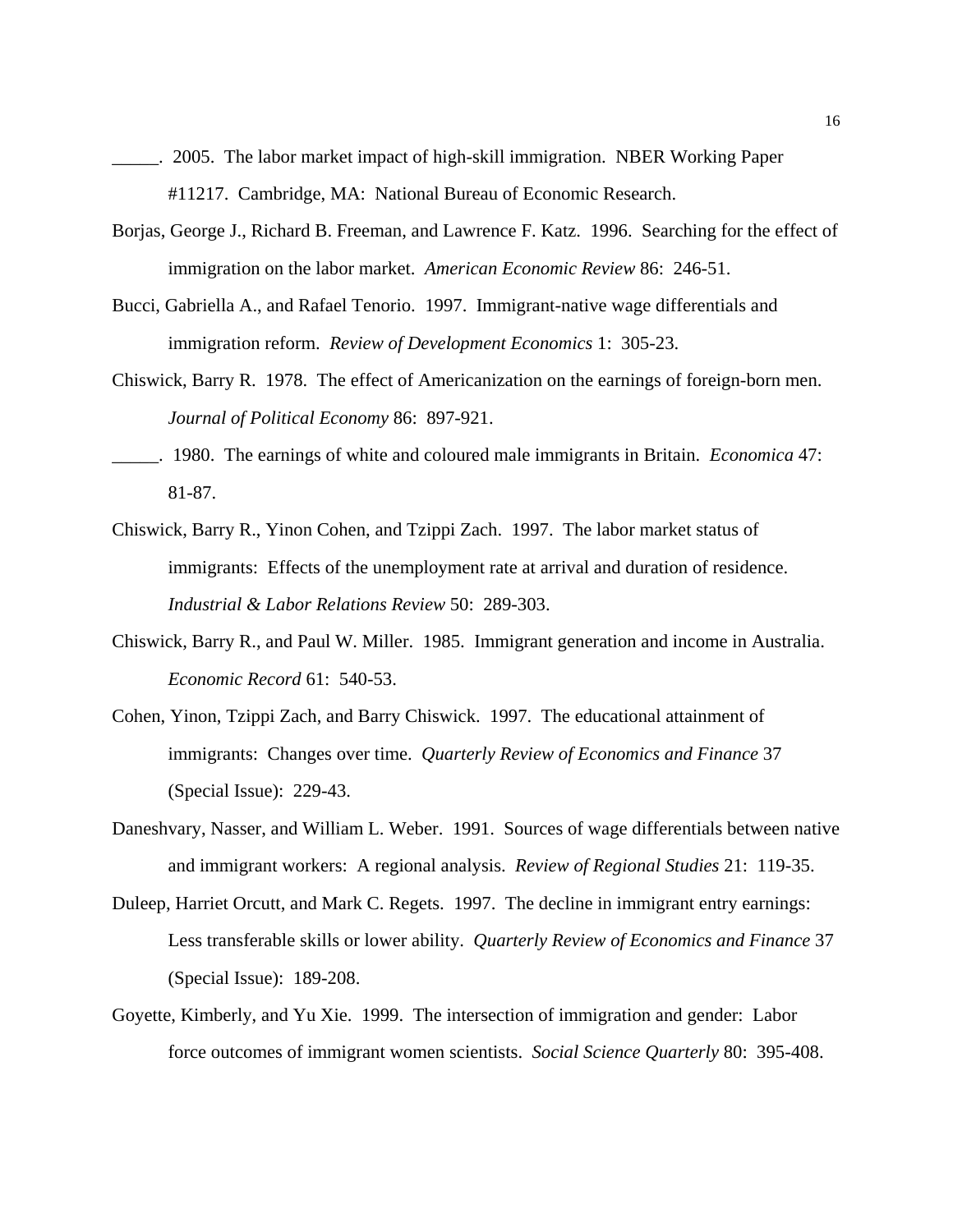- Greenwood, Michael J., and John M. McDowell. 1986. The factor market consequences of U.S. immigration. *Journal of Economic Literature* 24: 1738-72.
- Jones, J. Colin H., Serge Nadeau, and William D. Walsh. 1999. Ethnicity, productivity and salary: Player compensation and discrimination in the National Hockey League. *Applied Economics* 31: 593-608.
- Kahn, Lawrence M. 1991. Discrimination in professional sports: A survey of the literature. *Industrial and Labor Relations Review* 44: 395-418.
- \_\_\_\_\_. 1993a. Free agency, long-term contracts and compensation in Major League Baseball: Estimates from panel data. *Review of Economics and Statistics* 75: 157-64.
- \_\_\_\_\_. 1993b. Managerial quality, team success, and individual player performance in Major League Baseball. *Industrial and Labor Relations Review* 46: 531-47.
- \_\_\_\_\_. 2000a. A level playing field? Sports and discrimination. In *The Economics of Sports*, edited by William S. Kern. Kalamazoo, MI: W.E. Upjohn Institute for Employment Research, pp. 115-30.
- \_\_\_\_\_. 2000b. The sports business as a labor market laboratory. *Journal of Economic Perspectives* 14: 75-94.
- Lang, Günter. 2000. Native-immigrant wage differentials in Germany: Assimilation, discrimination, or human capital? Working paper, University of Augsburg.
- Marburger, Daniel R. 2004. Arbitrator compromise in final offer arbitration: Evidence from Major League Baseball. *Economic Inquiry* 42: 60-68.
- McManus, Walter, William Gould, and Finis Welch. 1983. Earnings of Hispanic men: The role of English language proficiency. *Journal of Labor Economics* 1: 101-30.
- Miller, Phillip A. 2000. A theoretical and empirical comparison of free agent and arbitrationeligible salaries negotiated in Major League Baseball. *Southern Economic Journal* 67: 87-104.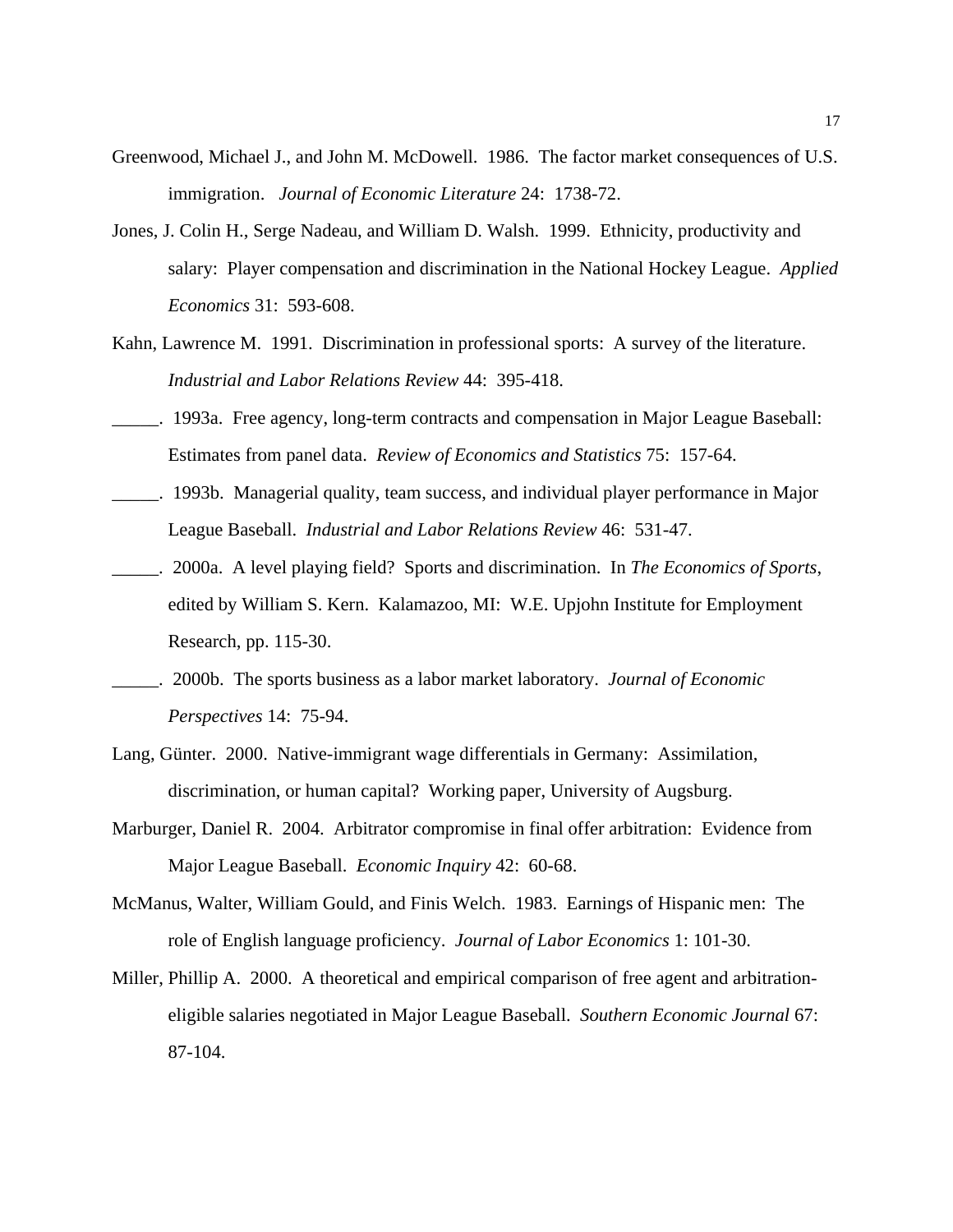### **Table 1**. Descriptive Statistics.

|                                              | <b>FULL</b>      | NATIVE-          | FOREIGN,         | NATIVE,          |
|----------------------------------------------|------------------|------------------|------------------|------------------|
|                                              | <b>SAMPLE</b>    | <b>BORN</b>      | <b>MINORITY</b>  | <b>MINORITY</b>  |
|                                              | $(557$ players)  | (456 players)    | $(101$ players)  | $(189$ players)  |
| <b>VARIABLE</b>                              | Mean             | Mean             | Mean             | Mean             |
|                                              | (Std. Dev.)      | (Std. Dev.)      | (Std. Dev.)      | (Std. Dev.)      |
| Salary                                       | 2.225            | 2.196            | 2.409            | 2.311            |
| $($$ millions)                               | (2.202)          | (2.178)          | (2.328)          | (2.463)          |
| Experience                                   | 7.181            | 7.180            | 7.178            | 7.275            |
| (Years)                                      | (3.840)          | (3.824)          | (3.836)          | (3.998)          |
| Tenure w/team                                | 2.346            | 2.390            | 2.196            | 2.132            |
| (Years)                                      | (2.751)          | (2.820)          | (2.405)          | (2.551)          |
| $Race$ (=1if<br>minority)                    | 0.521            | 0.414            |                  |                  |
| Birthplace $(=1)$<br>if non- $U.S.$ )        | 0.181            |                  |                  |                  |
| Free agent $(\%)$                            | 0.618            | 0.614            | 0.645            | 0.619            |
| Arbitration-<br>eligible (%)                 | 0.280            | 0.296            | 0.206            | 0.291            |
| At bats                                      | 24.841           | 24.725           | 25.139           | 26.276           |
| (Career, 100s)                               | (19.603)         | (19.603)         | (19.299)         | (21.026)         |
| Batting avg.                                 | 0.270            | 0.270            | 0.270            | 0.274            |
| (Career)                                     | (0.022)          | (0.023)          | (0.020)          | (0.021)          |
| Slugging avg.                                | 0.418            | 0.419            | 0.416            | 0.422            |
| (Career)                                     | (0.061)          | (0.060)          | (0.069)          | (0.062)          |
| Stolen bases<br>(Career, per<br>100 at bats) | 2.363<br>(2.334) | 2.408<br>(2.452) | 2.157<br>(1.699) | 3.701<br>(2.873) |
| Infielder $(\%)$                             | 0.454            | 0.441            | 0.514            | 0.275            |
| $Outfielder$ $(\%)$                          | 0.364            | 0.377            | 0.308            | 0.630            |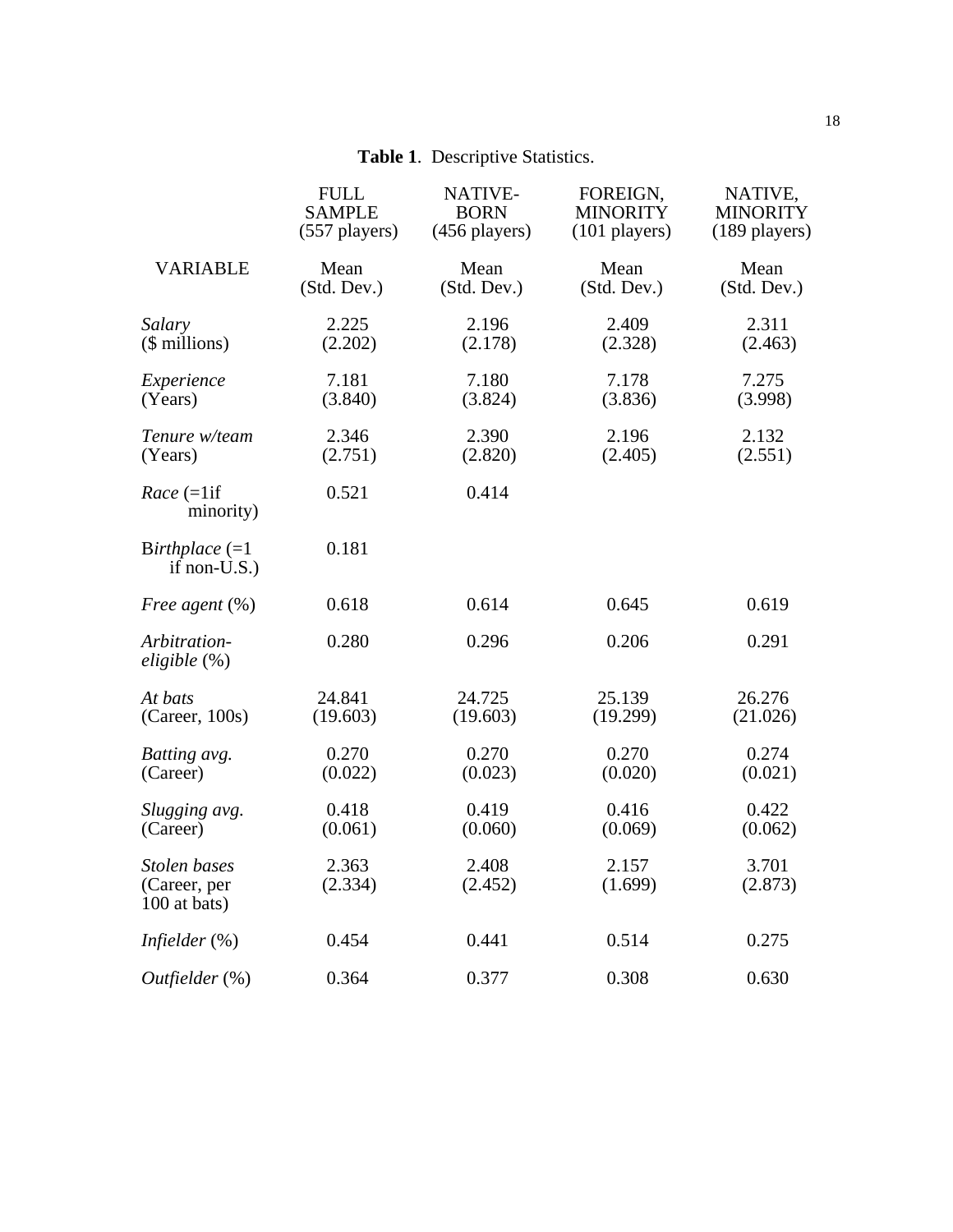## **Table 1 (continued)**. Descriptive Statistics.

|                                               | <b>FULL</b><br><b>SAMPLE</b><br>$(557$ players) | <b>NATIVE-</b><br><b>BORN</b><br>$(456$ players) | FOREIGN,<br><b>MINORITY</b><br>$(101$ players) | NATIVE,<br><b>MINORITY</b><br>$(189$ players) |
|-----------------------------------------------|-------------------------------------------------|--------------------------------------------------|------------------------------------------------|-----------------------------------------------|
| <b>VARIABLE</b>                               | Mean<br>(Std. Dev.)                             | Mean<br>(Std. Dev.)                              | Mean<br>(Std. Dev.)                            | Mean<br>(Std. Dev.)                           |
| $\textit{Catcher} (\%)$                       | 0.118                                           | 0.125                                            | 0.084                                          | 0.026                                         |
| Designated<br><i>Hitter</i> $(\%)$            | 0.063                                           | 0.055                                            | 0.103                                          | 0.069                                         |
| <i>Income per</i><br>capita<br>(\$ thousands) | 27.746<br>(3.627)                               | 27.763<br>(3.500)                                | 27.755<br>(4.114)                              | 27.797<br>(3.407)                             |
| Metro<br>population<br>(millions)             | 5.584<br>(4.727)                                | 5.359<br>(4.558)                                 | 6.400<br>(5.262)                               | 5.737<br>(4.967)                              |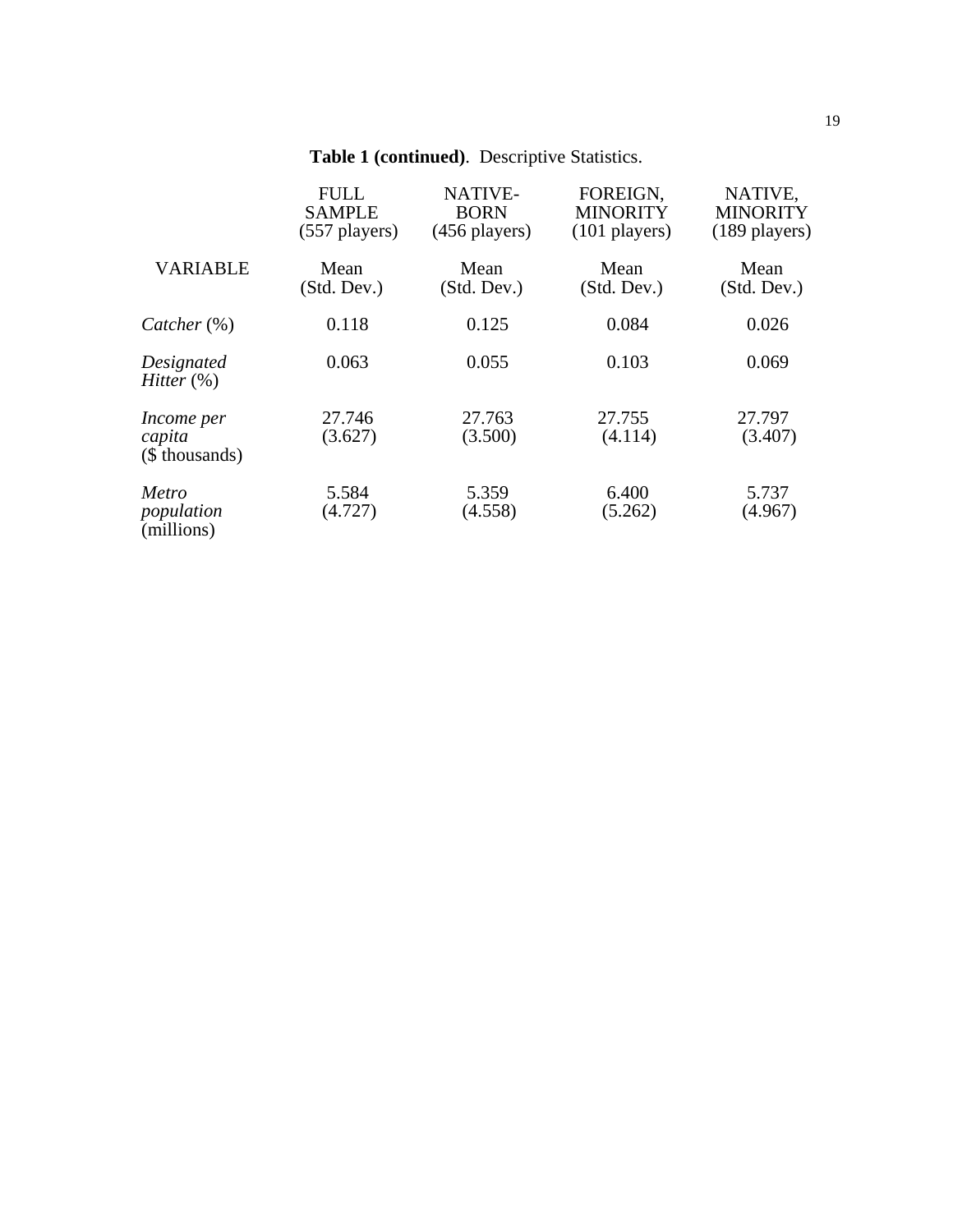| <b>VARIABLE</b>                              | Eq.(1):<br><i>Race</i> effects only | Eq. $(2)$ :<br>Birthplace and Race<br>effects |
|----------------------------------------------|-------------------------------------|-----------------------------------------------|
| <b>Birthplace</b>                            |                                     | 1.945*<br>(1.97)                              |
| Race                                         | $-1.354$<br>$(-1.75)$               | $-2.064*$<br>$(-2.31)$                        |
| Birthplace x<br>Free agent                   |                                     | 1.097*<br>(2.37)                              |
| Race x<br>Free agent                         | 0.315<br>(0.90)                     | 0.017<br>(0.04)                               |
| Birthplace x<br>Arbitration-eligible         |                                     | $0.692*$<br>(2.31)                            |
| Race x<br>Arbitration-eligible               | 0.078<br>(0.37)                     | $-0.073$<br>$(-0.32)$                         |
| Birthplace x<br>$(At$ bats x 100)            |                                     | 0.007<br>(0.62)                               |
| Race x<br>$(At$ bats x 100)                  | 0.003<br>(0.39)                     | 0.003<br>(0.23)                               |
| Birthplace x<br><b>Batting</b> average       |                                     | $-0.879$<br>$(-0.20)$                         |
| Race x<br><b>Batting</b> average             | $6.061*$<br>(2.01)                  | 6.719*<br>(1.95)                              |
| Birthplace x<br>Slugging average             |                                     | $-2.014$<br>$(-1.23)$                         |
| Race x<br>Slugging average                   | $-0.309$<br>$(-0.26)$               | 0.344<br>(0.25)                               |
| Birthplace x<br>Stolen bases per 100 at bats |                                     | $-0.089$<br>$(-1.91)$                         |
| Race x<br>Stolen bases per 100 at bats       | 0.004<br>(0.13)                     | 0.029<br>(0.89)                               |

### **Table 2**. Determinants of Player Salaries.**†**

Dependent variable: ln*Salary* (t-ratios in parentheses; \*significant at 5%)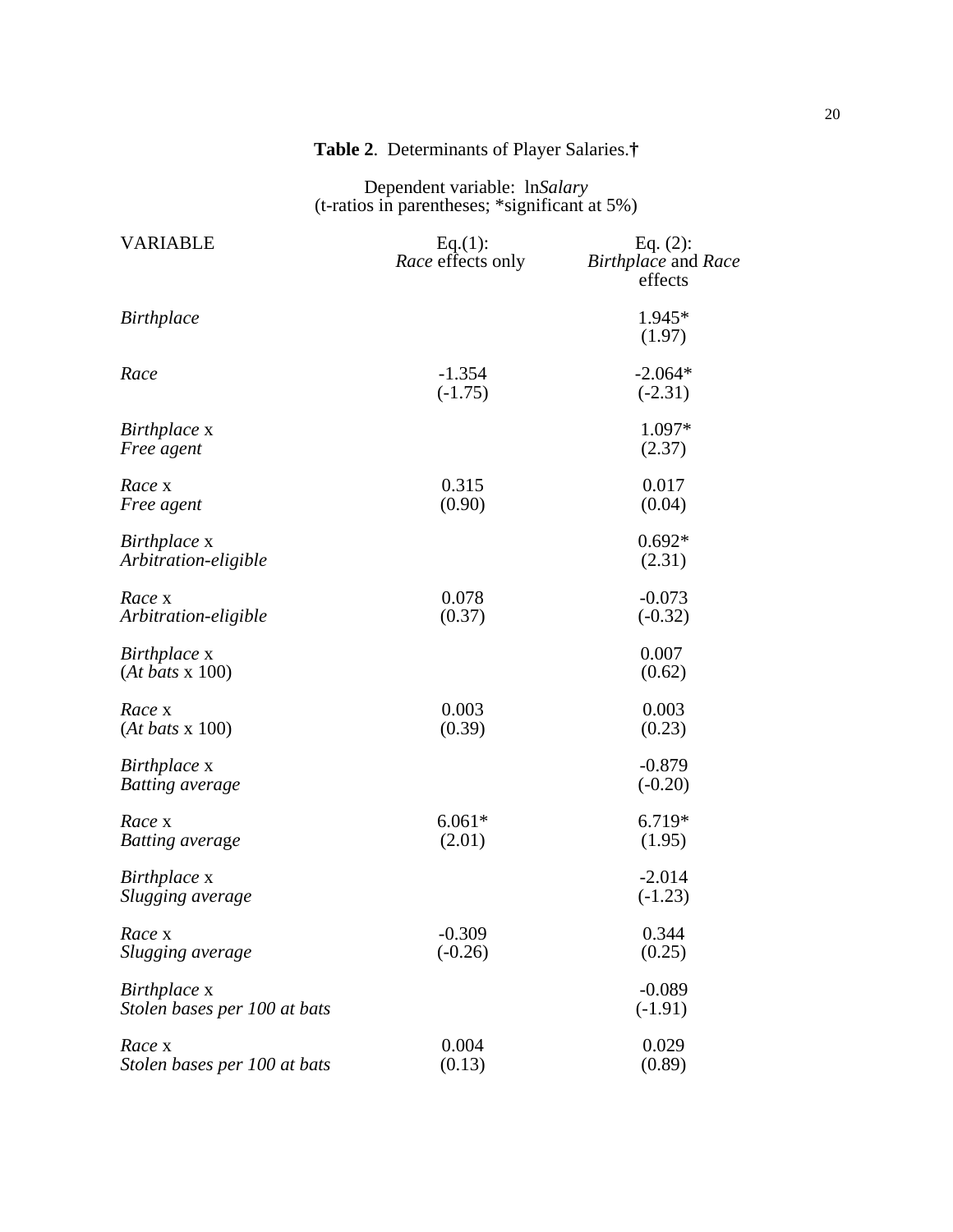### **Table 2 (continued)**. Determinants of Player Salaries.**†**

Dependent variable: ln*Salary* (t-ratios in parentheses; \*significant at 5%)

| <b>VARIABLE</b>                   | Eq.(1):<br>Race effects only | Eq. $(2)$ :<br>Birthplace and Race<br>effects |
|-----------------------------------|------------------------------|-----------------------------------------------|
| Birthplace x<br>Experience        |                              | $-0.364*$<br>$(-2.69)$                        |
| Birthplace x<br>$( Experience)^2$ |                              | $0.018*$<br>(2.72)                            |
| Race x<br>Experience              | $-0.150$<br>$(-1.48)$        | $-0.049$<br>$(-0.45)$                         |
| Race x<br>$( Experience)^2$       | 0.005<br>(0.89)              | $-0.0004$<br>$(-0.07)$                        |
| Birthplace x<br>Tenure            |                              | 0.066<br>(0.98)                               |
| Birthplace x<br>$(Tenure)^2$      |                              | $-0.002$<br>$(-0.25)$                         |
| Race x<br><b>Tenure</b>           | 0.077<br>(1.86)              | 0.040<br>(0.85)                               |
| Race x<br>$(Tenure)^2$            | $-0.005$<br>$(-1.59)$        | $-0.003$<br>$(-0.91)$                         |
| Birthplace x<br><i>Infielder</i>  |                              | $-0.389*$<br>$(-2.24)$                        |
| Race x<br><i>Infielder</i>        | 0.125<br>(0.96)              | 0.219<br>(1.56)                               |
| Birthplace x<br>Catcher           |                              | $-0.572$<br>$(-1.65)$                         |
| Race x<br>Catcher                 | $0.473*$<br>(2.40)           | $0.684*$<br>(2.07)                            |
| Birthplace x<br>Designated hitter |                              | $-0.538$<br>$(-1.58)$                         |
| Race x<br>Designated hitter       | 0.079<br>(0.31)              | 0.259<br>(0.93)                               |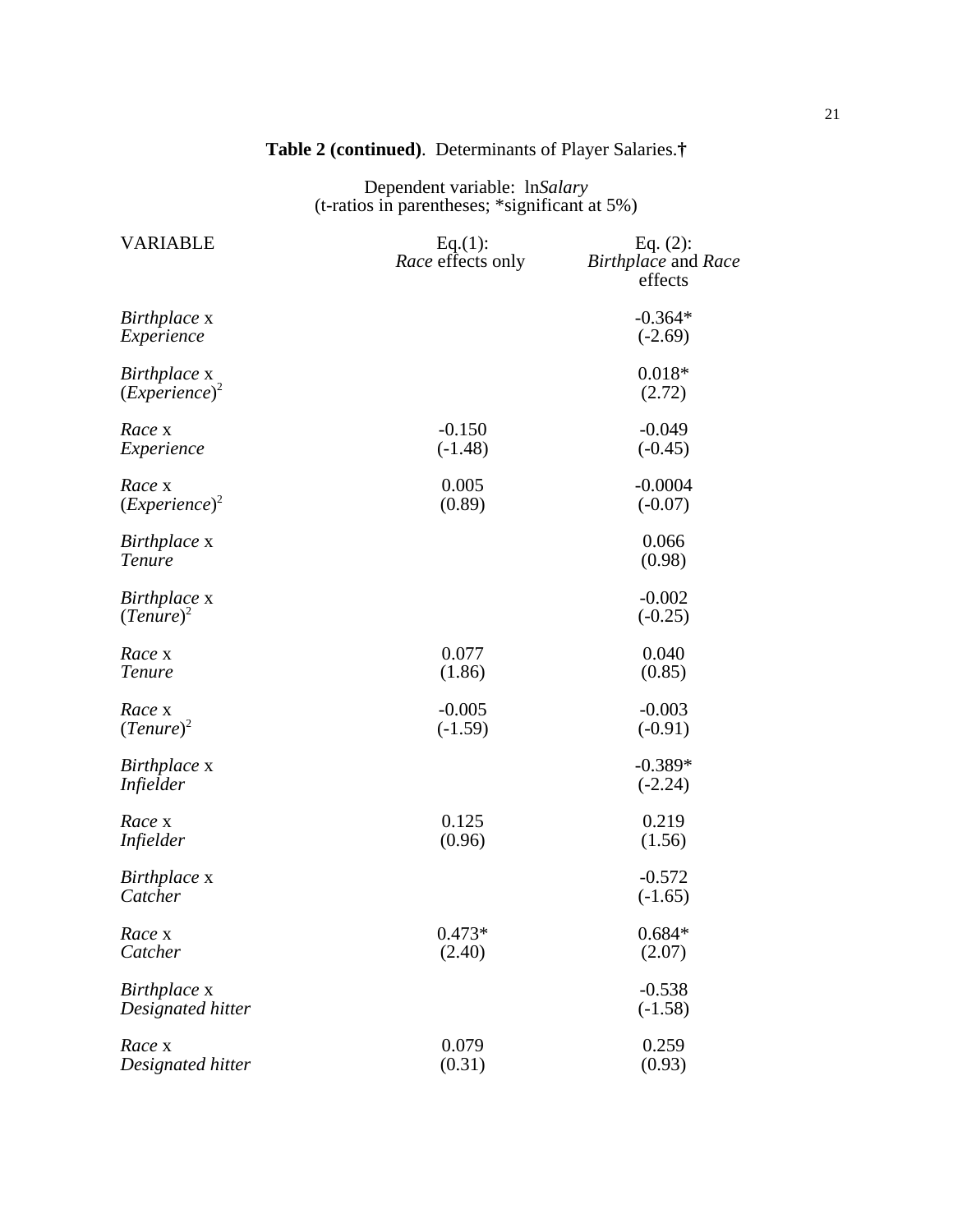| <b>VARIABLE</b>              | Eq.(1):<br>Race effects only | Eq. $(2)$ :<br>Birthplace and Race<br>effects |
|------------------------------|------------------------------|-----------------------------------------------|
| Free agent                   | 0.244<br>(0.91)              | 0.247<br>(0.92)                               |
| Arbitration-eligible         | 0.154<br>(0.96)              | 0.152<br>(0.94)                               |
| At bats x 100                | $0.041*$<br>(8.34)           | $0.041*$<br>(8.24)                            |
| <b>Batting</b> average       | $-2.092$<br>$(-0.91)$        | $-2.072$<br>$(-0.90)$                         |
| Slugging average             | $6.068*$<br>(6.54)           | $6.068*$<br>(6.47)                            |
| Stolen bases per 100 at bats | $0.076*$<br>(2.89)           | $0.076*$<br>(2.86)                            |
| Experience                   | $0.411*$<br>(5.15)           | $0.411*$<br>(5.08)                            |
| $( Experience)^2$            | $-0.027*$<br>$(-6.40)$       | $-0.027*$<br>$(-6.33)$                        |
| Tenure                       | 0.044<br>(1.55)              | 0.044<br>(1.54)                               |
| $(Tenure)^2$                 | $-0.002$<br>$(-0.77)$        | $-0.002$<br>$(-0.74)$                         |
| <i>Infielder</i>             | 0.121<br>(1.17)              | 0.121<br>(1.16)                               |
| Catcher                      | $0.312*$<br>(2.24)           | $0.309*$<br>(2.19)                            |
| Designated hitter            | 0.162<br>(0.87)              | 0.157<br>(0.84)                               |
| InMetro population           | $0.094*$<br>(1.94)           | 0.077<br>(1.62)                               |

### **Table 2 (continued)**. Determinants of Player Salaries.**†**

Dependent variable: ln*Salary* (t-ratios in parentheses; \*significant at 5%)